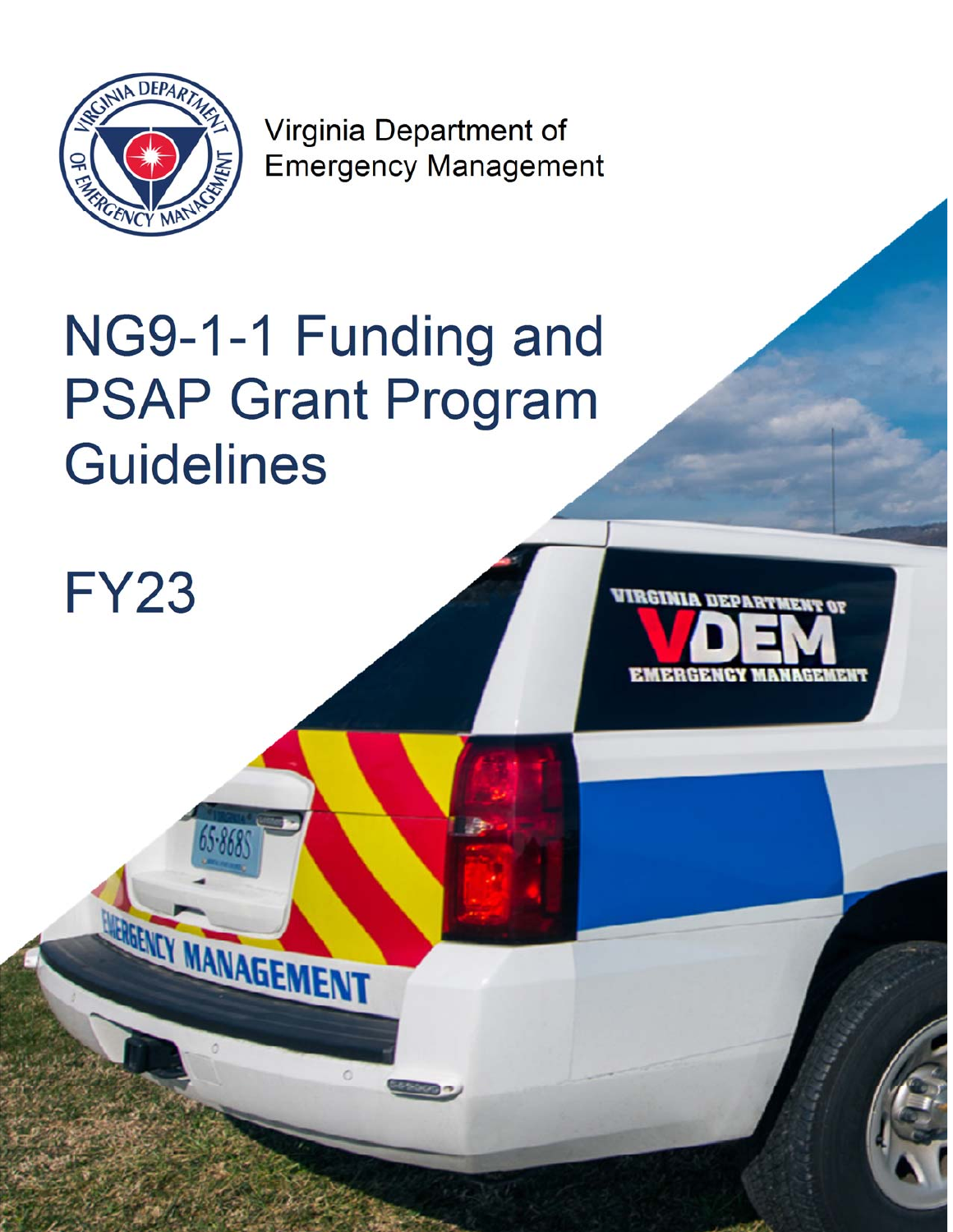# **TABLE OF CONTENTS**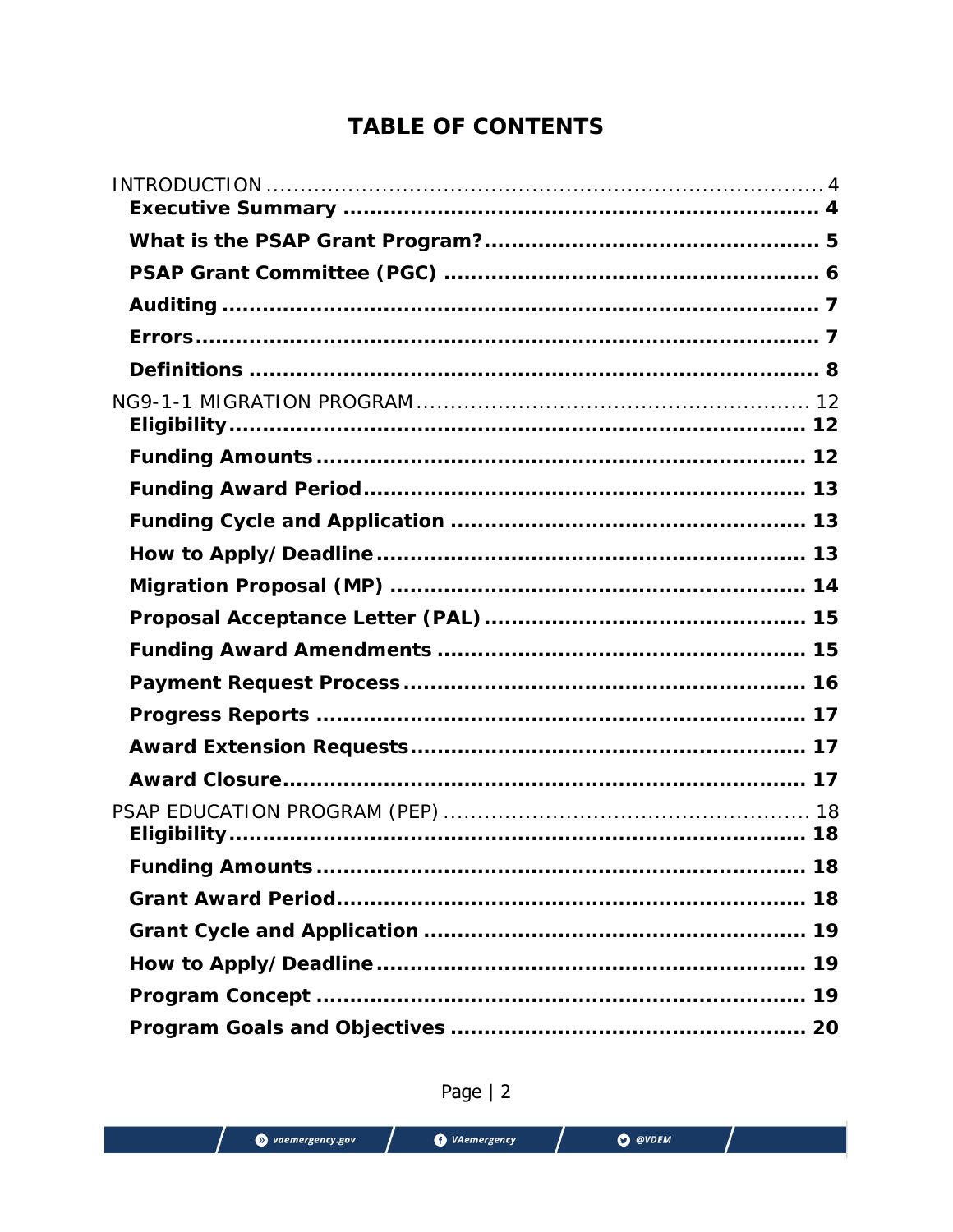|                 | Page $ 3$            |         |  |
|-----------------|----------------------|---------|--|
| vaemergency.gov | <b>O</b> VAemergency | O @VDEM |  |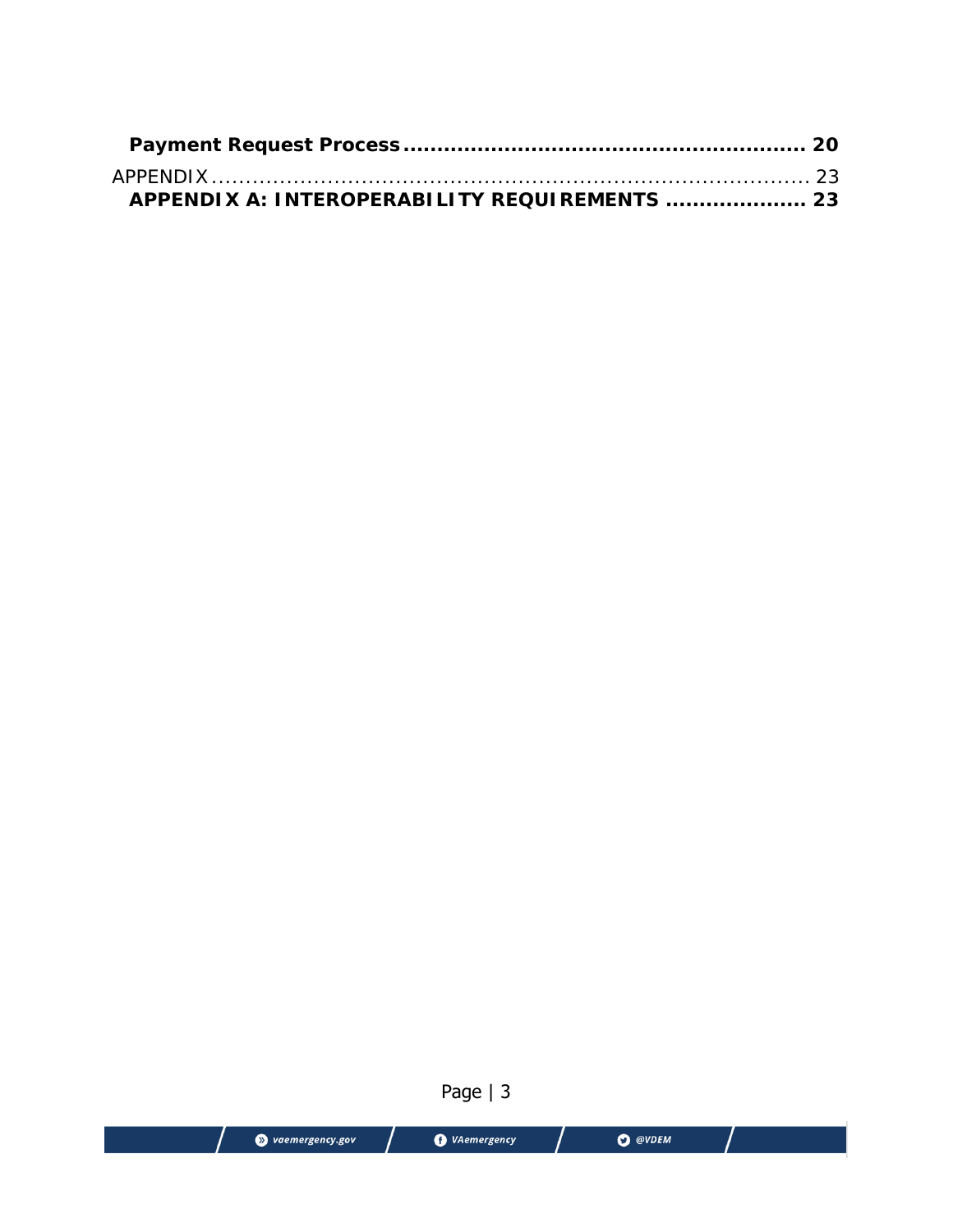# **INTRODUCTION**

### **Executive Summary**

The Commonwealth's Next Generation 9-1-1 (NG9-1-1) is underway. The current analog network that provides 9-1-1 call delivery to Virginia Public Safety Answering Points (PSAPs) is being phased out. Over the next few years, 9-1-1 service providers will be decommissioning the selective router pairs that comprise the foundation of this legacy analog network. To address this issue, the 9-1-1 Services Board (the "Board") conducted an NG9-1-1 Feasibility Study in 2015 and made the decision to transition to a statewide IP-based infrastructure, known as an Emergency Services IP Network (ESInet). With planning efforts completed, the Board is now focused on implementing NG9-1-1 throughout the Commonwealth. There are two local contracts for NG9-1-1 services, both with AT&T – the Fairfax and Virginia Beach contracts. If a locality chooses a solution other than AT&T, the locality is responsible for interoperability with the AT&T solution (see Appendix A).

The primary focus of the current PSAP Grant Program Guidelines is to lay out the process for determining and allocating funding for allowable NG9-1-1 migration costs during the multi-year NG9-1-1 deployment period, and to continue to provide funding for 9-1-1 and GIS education and training in FY23. As a result, these guidelines contain two programmatic areas:

- NG9-1-1 Migration Program
- PSAP Education Program (PEP)

The NG9-1-1 Migration Program provides funding for NG9-1-1 migration expenses for eligible program participants throughout the Board established deployment period. Participants eligible to receive funding are primary PSAPs and secondary PSAPs currently served by a selective router pair. The amount of funding these PSAPs can receive is based on the analysis contained in the NG9-1-1 Migration Proposal. The purpose of the MP is to provide information about prerequisite work needed within the PSAP, expected costs, and funding provided by the Board for a NG9-1-1 solution. Eligible PSAPs have already received an MP based on the AT&T solution. The goal of this document is to provide each PSAP/locality with all of the information needed to evaluate each NG9-1-1 solution and determine whether it will meet local needs.

Page | 4 O @VDEM vaemergency.gov **O** VAemergency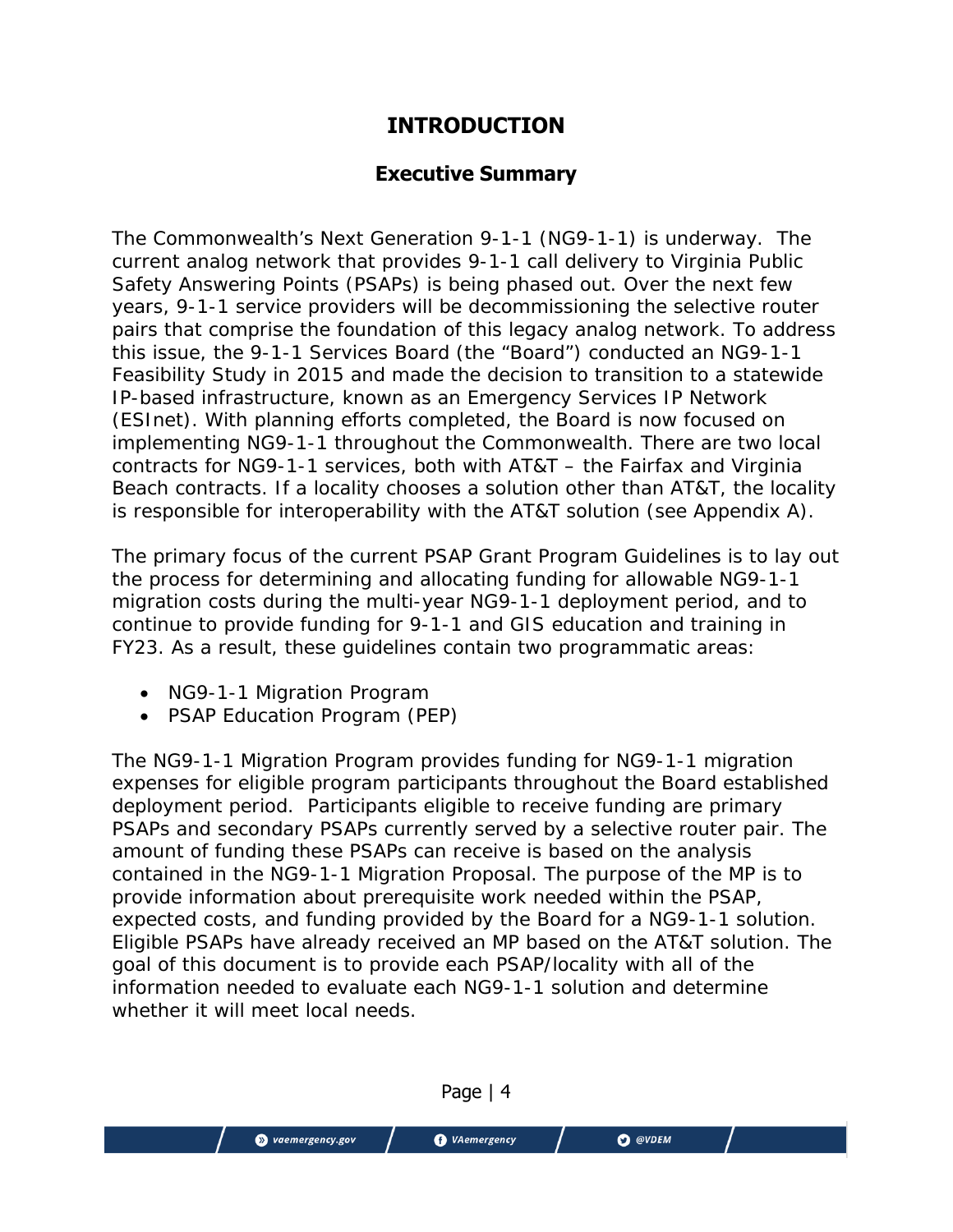Funding is provided to address items specifically identified in the proposal document. As a result, many items eligible for funding in previous grant guidelines will no longer be funded. PSAPs will demonstrate their acceptance of the information included in the MP by completing a Proposal Acceptance Letter (PAL). The MP and PAL will be considered a FY23 NG9-1-1 Migration Program funding application.

The PEP provides funding to primary PSAPs for the purpose of obtaining 9-1-1 and GIS education and training. PSAPs have two funding options:

- \$3,000 per primary PSAP for individual PEP requests
- \$4,000 per primary PSAP for multi-jurisdictional PEP requests

This document contains information about the rules and requirements governing the PSAP Grant Program, the types of projects eligible for funding, and instructions for completing and submitting the grant application. Information for funding and grant programs contained in these guidelines supersedes programmatic information contained in guidelines from previous years. The final authority to administer this grant program rests with the Board. The Board can amend, alter, or change these guidelines, as well as require the Grant Committee to undertake additional responsibilities not already specified in the guidelines. Requests from PSAPs for exceptions to the guidelines are discouraged.

## **What is the PSAP Grant Program?**

The PSAP Grant Program will financially assist primary PSAPs and secondary PSAPs currently served by a selective router pair with NG9-1-1 migration costs identified in each PSAP's MP. The program also provides funding to primary PSAPs for 9-1-1 and GIS education and training prior to NG9-1-1 deployment. Funding is made available through the Code of Virginia and administered by the Board. Funding is limited to those projects that fall within the programmatic areas identified in the guidelines. As a result, requests from PSAPs for exceptions to the guidelines are discouraged.

The PSAP Grant Program has been established in the Code of Virginia, §56- 484.17(D):

Wireless E-911 Fund; uses of Fund; enforcement; audit required:

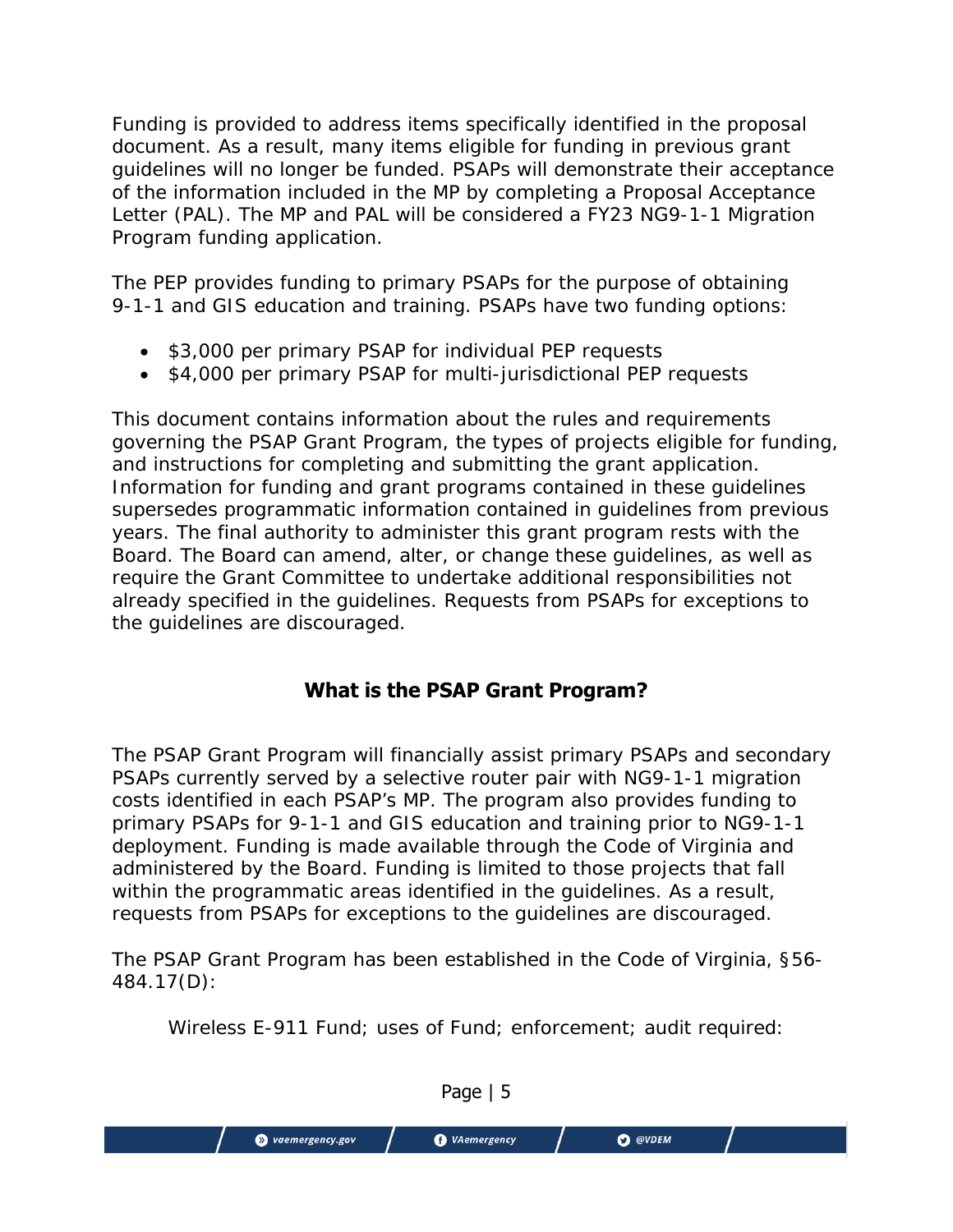… 40 percent of the Fund shall be distributed to PSAPs or on behalf of PSAPs based on grant requests received by the Board each fiscal year. The Board shall establish criteria for receiving and making grants from the Fund, including procedures for determining the amount of a grant and payment schedule; however, priority shall be given to grants that support the deployment and sustainment of NG9-1-1.

## **PSAP Grant Committee (PGC)**

The Board chair makes appointments to the PSAP Grant Program's Grant Committee. Membership to the PGC will be staggered and appointments are made for three-year terms. Members can be reappointed for only one additional consecutive term. Committee members are appointed and serve at the discretion of the Board's chairperson. At all times, the Grant Committee membership shall consist of at least two Board members.

Furthermore, members of the Grant Committee should adequately represent the geographic diversity of the Commonwealth, the varied operational capacities of Virginia primary PSAPs, and public safety professional organizations. Accordingly, a nine-person Grant Committee is established consisting of the following individuals:

- Two Board members (one of which will chair the committee)
- Four primary PSAP representatives (two of which will represent APCO and NENA)
- Three at-large members

Members with the same organizational affiliation will have different reappointment and replacement schedules:

- Replacement/Reappointment Schedule 1:
	- one Board member (co-chair)
	- two primary PSAP representatives (one of which will represent APCO)
	- and two at-large members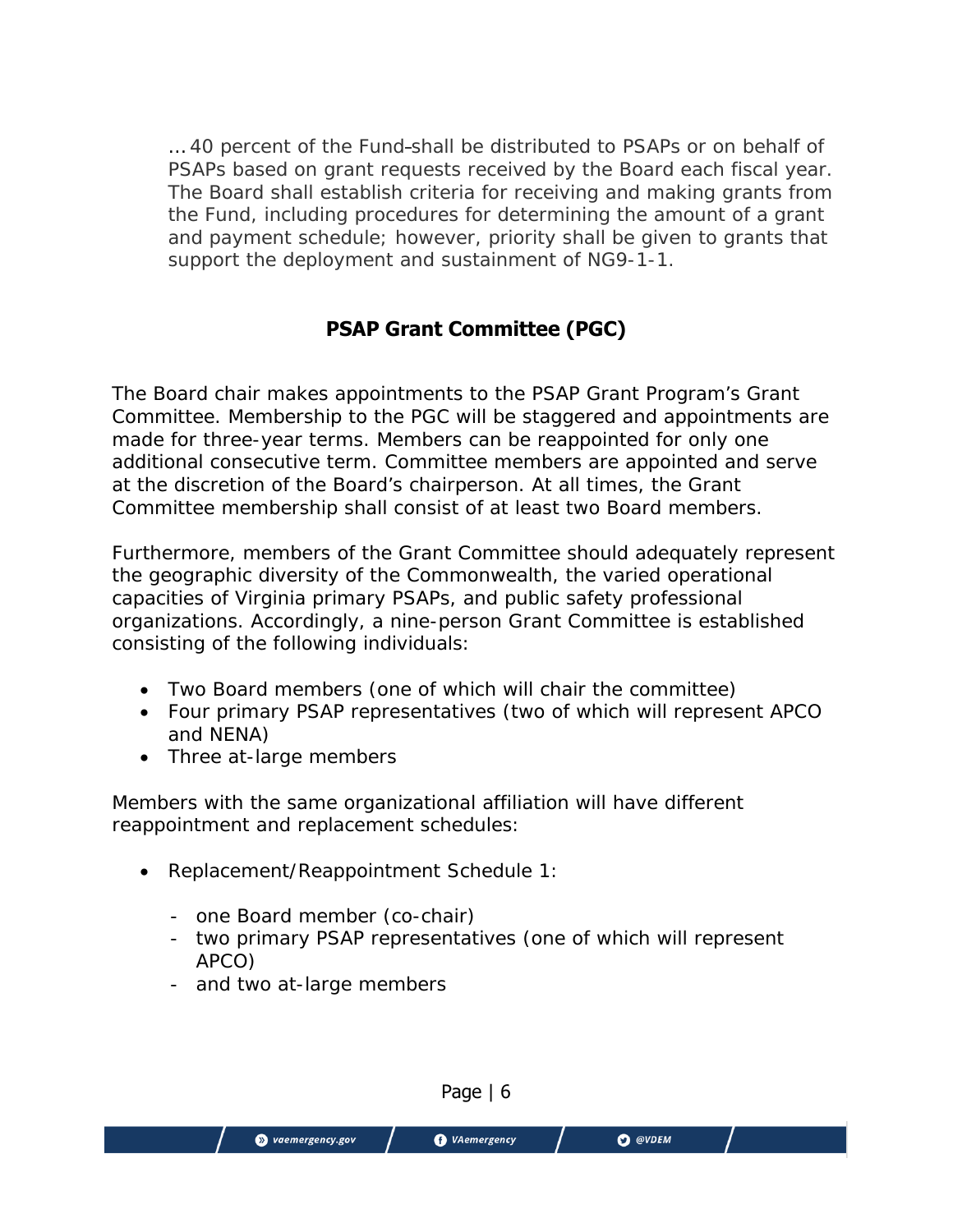- Replacement/Reappointment Schedule 2:
	- one Board member (chair)
	- two primary PSAP representatives (one of which will represent NENA)
	- and one at-large member

Each year, in anticipation of the upcoming grant application cycle, the Grant Committee recommends grant guidelines and funding priorities. This edition of the PSAP Grant Guidelines will function differently. This document provides guidelines for a multi-year funding program to assist PSAPs in the deployment of NG9-1-1 and the FY23 PEP. The Grant Committee will also make recommendations to the Board regarding the development of any criteria for awarding grants, and the proposal of any necessary changes to the administration of the PSAP Grant Program.

The Grant Committee will meet multiple times a year to evaluate all complete and eligible applications. Furthermore, the committee has the discretion to make case by case evaluations and recommendations for approval or disapproval of all submitted applications.

## **Auditing**

The Board shall audit funding received by all recipients to ensure that it was utilized in accordance with the award requirements. If it is determined that the funding was misused, or if the guidelines were not adhered to, the Commonwealth may take appropriate action to the extent permitted by law, including, and not limited to, requiring the return of the funds.

#### **Errors**

If NGS staff discovers that a funding or grant award is not consistent with Board action, NGS staff will notify the PSAP by email about the error and take corrective action.

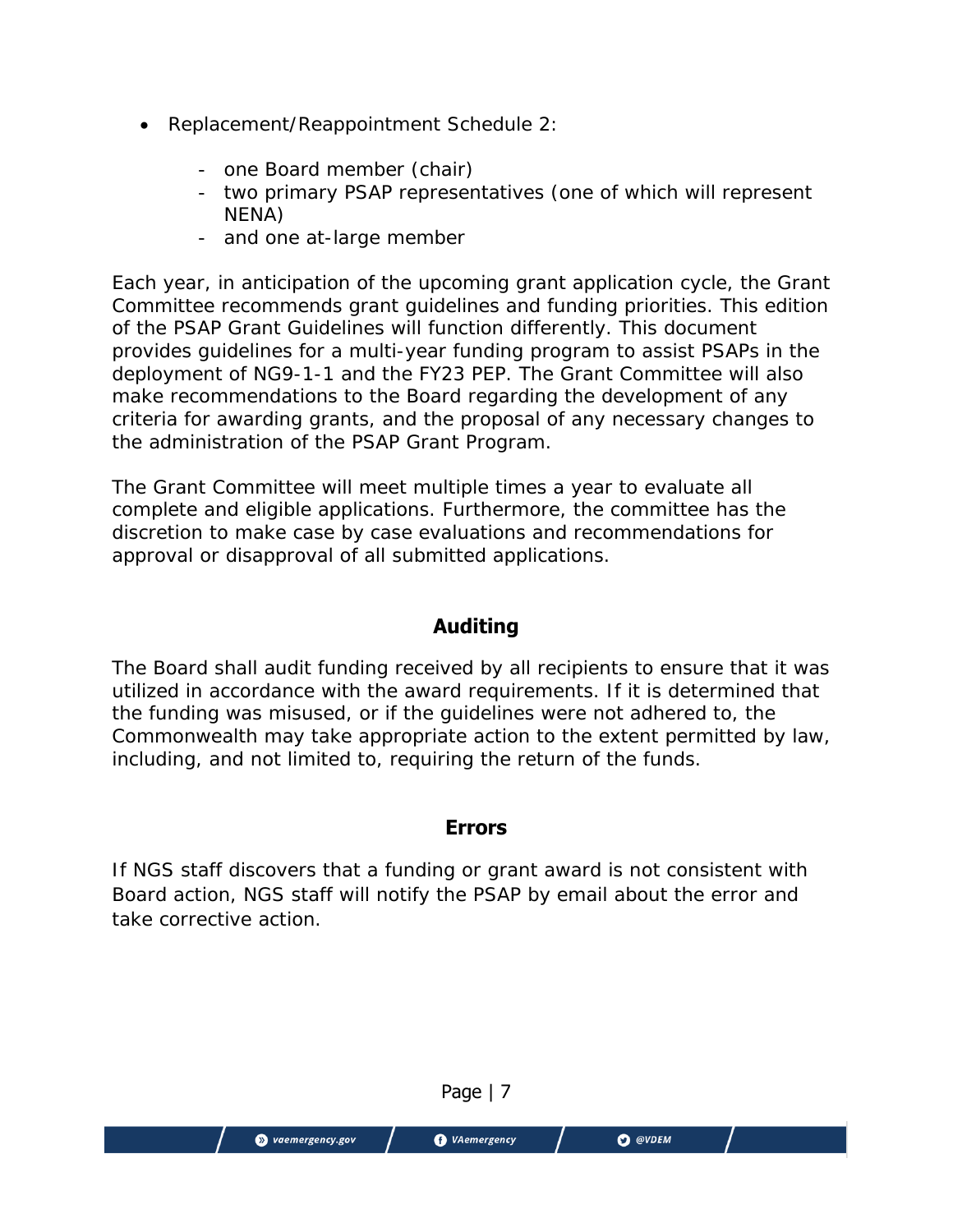## **Definitions**

Call Handling Equipment (CHE) – Telecommunications equipment used to receive calls for service from the public in the PSAP. This equipment must be must be NG9-1-1 ready (see page 8). CHE that is non-vendor supported (NVS), will become NVS during the migration period, or cannot be upgraded to be NG9-1-1 ready will be identified for replacement. This may also apply to technology refreshes of NVS supported hardware or operating systems becoming end-of-support. Funding is available for CHE projects (see page 10). CHE projects may include networking for shared services approaches, hosted solutions with collaborative procurement, and text-to-9-1-1. Bundled CHE purchases may include headsets, time sync, and maintenance.

Computer Aided-Dispatch (CAD) – A computer-based system which aids PSAPs by automating selected dispatching and record keeping activities. Funding for CAD is limited to upgrades or modifications identified in localities' MPs as required for the deployment of NG9-1-1.

GIS Education and Training – PEP awards may support education and training that further the readiness or ability of locality GIS skills to support PSAP GIS needs such as GIS address points, road centerlines, and emergency service and PSAP polygons. Examples include: classes or workshops in creating, editing, and maintaining spatial data used by the PSAP; training on new software used to maintain spatial data used by the PSAP; training that expands methods or techniques of extracting, transforming, and loading (ETL) spatial data for the PSAP or the interoperability of spatial data between systems to meet PSAP needs, such as python or web services training; registration/training fees, lodging, travel assistance for the VAMLIS state conferences only as described on page 18. GIS Education and Training opportunities may be in-person, virtual, or by access to a Subscription-Based Learning Program.

Interoperability – All NG9-1-1 ESInet solutions deployed in Virginia must be interoperable with the Fairfax County NG9-1-1 ESInet (see Appendix A).

Legacy Network Gateway (LNG) – The method to connect TDM-based primary PSAPs and secondary PSAPs currently served by a selective router pair to the ESInet.

Page | 8 O @VDEM vaemergency.gov **O** VAemergency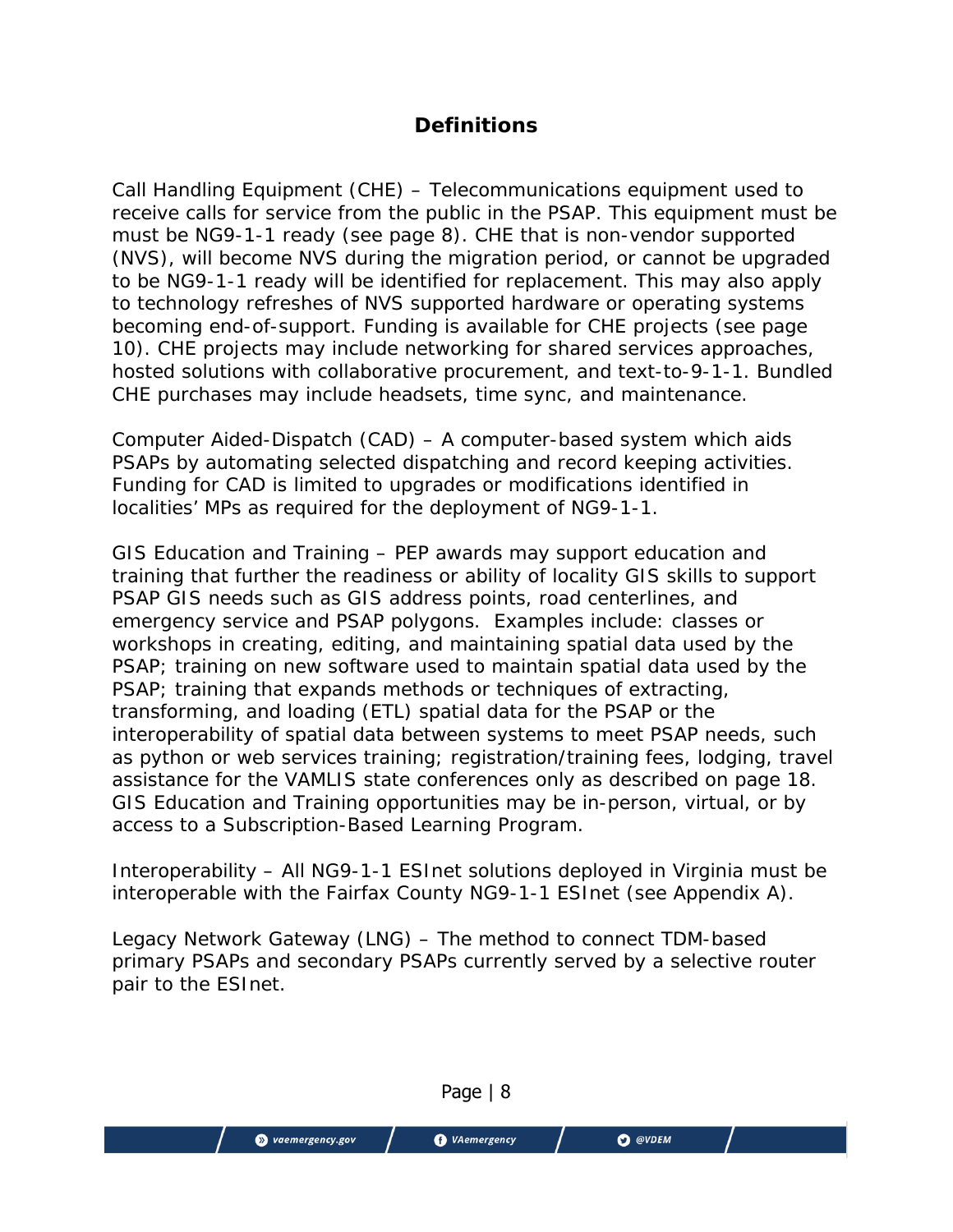Mapping System – A computer-based system to display location information in a geographic information system (GIS) or otherwise on a map within the PSAP. Funding for mapping systems is limited to upgrades or modifications identified in localities' MPs as required for the deployment of NG9-1-1.

Memorandum of Understanding (MOU) - A formal document that guides and directs the parties of a physical consolidation project in regards to their affiliation and working relationship, inclusive of anticipated future arrangements, for the purposes outlined in the grant application submitted by the parties.

Migration Proposal (MP) – A document that provides information about prerequisite work needed within the PSAP, expected costs, and funding provided by the Board for a NG9-1-1 solution. The goal of the MP is to provide each PSAP/locality with all of the information needed to evaluate the NG9-1-1 solution and determine whether it will meet local needs.

Multi-jurisdictional Agreement (MJA) – A document, signed by appropriate representatives of all PSAPs/localities planning to participate in a Shared Services Project or a multi-jurisdictional PSAP education or training project. It defines their working relationship and commitment to the project. The MJA must be included with the grant application.

Multi-Jurisdictional Projects – A project in which two or more primary PSAPs participate. For the purpose of these grant guidelines, these are physical consolidations and multi-jurisdictional PEP projects.

NG9-1-1 Deployment Period – A period established by the Board during which time PSAPs may submit a NG9-1-1 Migration Program funding request.

NG9-1-1 GIS Projects – A project that relates directly to the preparation of PSAP boundary, road centerline, and address point data based on approved NG9-1-1 data standards, applicable data models, and GIS best practices. These projects must include a long-term data maintenance plan. Funding for any day-to-day work or continued geospatial maintenance is not allowed. NG9-1-1 GIS projects eligible for funding will be based on results of the most recent GIS/MSAG/ALI analyses and identified in the MP.

NG9-1-1 Ready – Call handling equipment with the ability to receive SIP (see definition on page 9) communications natively at the call handling

Page | 9 O @VDEM vaemergency.gov **O** VAemergency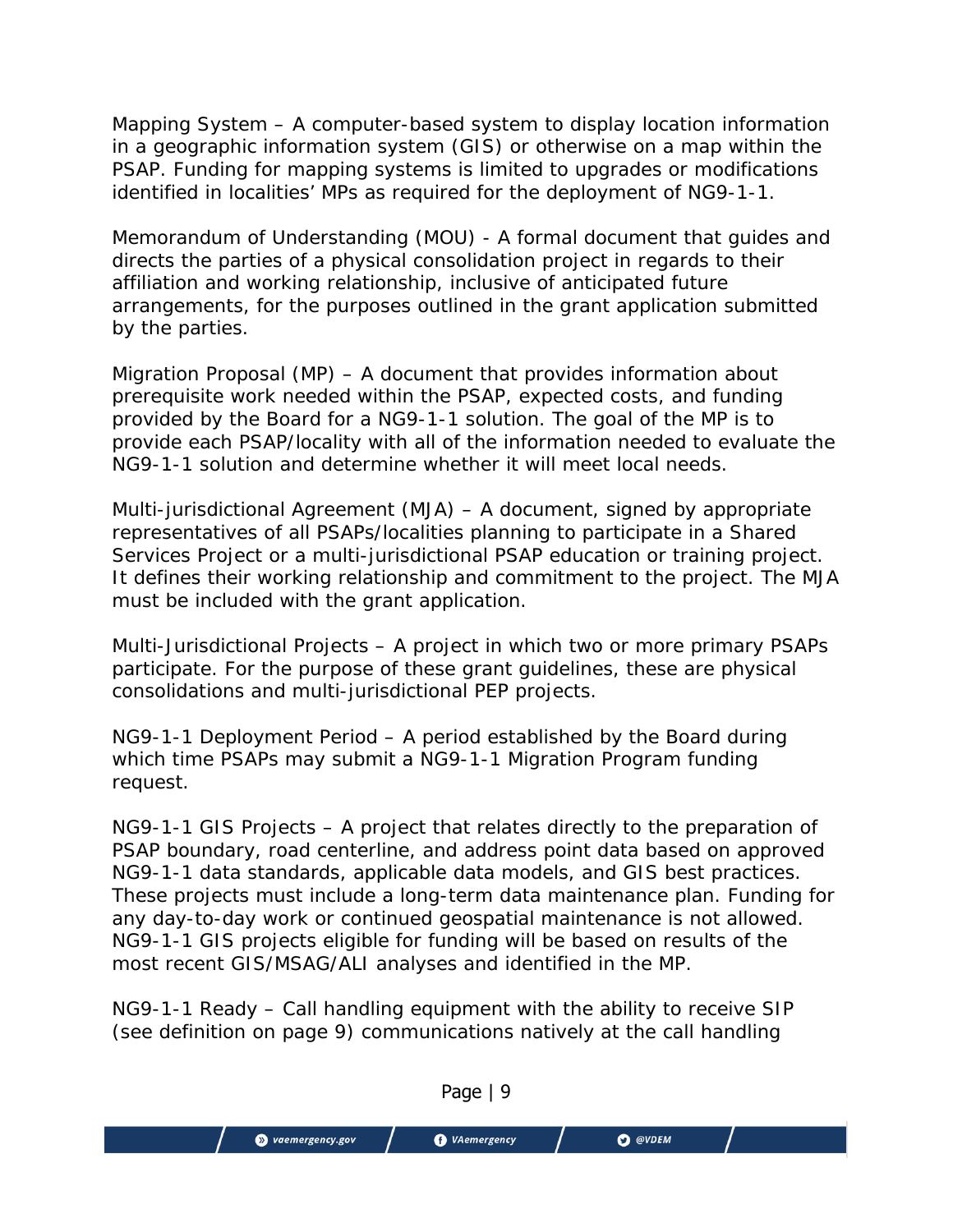interface. This does not include the text-to-9-1-1 integration component, which can be added at a later date.

Non-Allowable Items – Historically these items have been bricks and mortar, outside security, card key systems, furniture, personnel salaries, benefits, and local project management time. However, this is not an inclusive list and applicants should seek guidance from NGS staff if they are unsure. In addition, only items that are specifically identified in the MP document as necessary to deploy NG9-1-1 would be eligible for NG9-1-1 funding. As a result, many items eligible for funding in previous grant guidelines will no longer be funded.

Non-Vendor Supported (NVS) - Replacement of CHE during the deployment period, to include hardware and software, that is no longer supported by the vendor to enable primary PSAPs to maintain current service levels. Only NVS CHE and related services will be funded. Failure of a reseller or partner to support hardware/software and/or service does not meet this definition unless there are no other options for support available. Supporting documentation from the vendor must be included with the funding or amendment request as a requirement for funding.

Physical Consolidation – The physical consolidation of two or more primary PSAPs into a single physically combined primary PSAP with an integrated management structure established by MOUs that serves the same constituent population previously served by the independent primary PSAPs. In addition, all parties must benefit directly from the consolidation activities implemented with a grant award. CHE as defined in the guidelines is an allowable project for a physical consolidation project.

Primary Public Safety Answering Point (PSAP) – A PSAP that receives the initial wireless E9-1-1 call as recognized by the Virginia 9-1-1 Services Board as eligible to receive wireless funding.

Proposal Acceptance Letter (PAL) – A document completed by a PSAP that confirms the acceptance of information contained in the MP, the PSAP's intent to deploy NG9-1-1 and execute a contract vehicle with a NG9-1-1 solutions provider within a specific period of time, and identifies a PSAP's preference for Board payment of eligible NG9-1-1 expenses to be incurred.

Public Safety Answering Point (PSAP) – A facility equipped and staffed on a 24-hour basis to receive and process E9-1-1 calls or that intends to receive

Page | 10 O @VDEM vaemergency.gov **O** VAemergency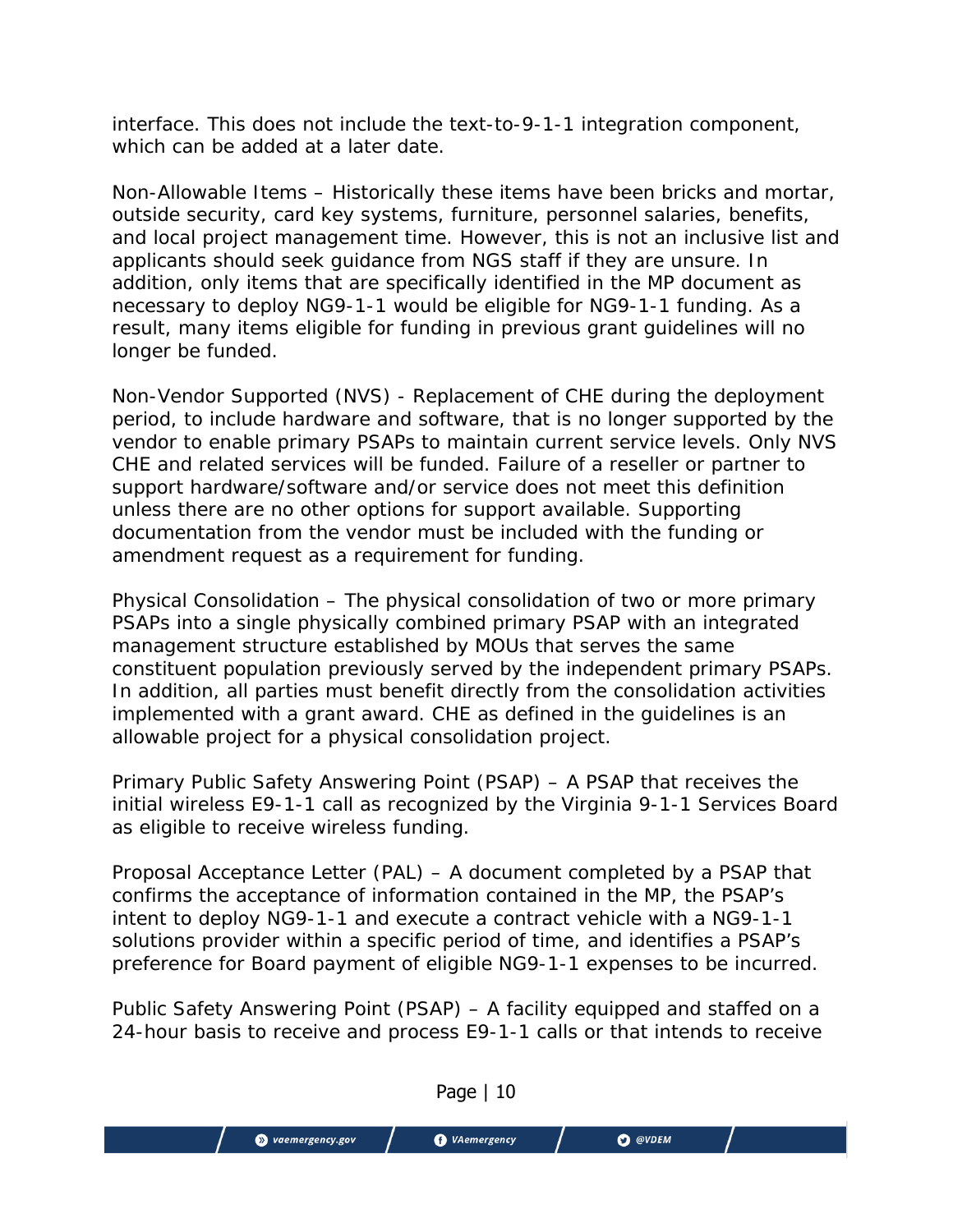and process E9-1-1 calls and has notified commercial mobile radio service (CMRS) providers in its jurisdiction of its intention to receive and process such calls.

Recurring 9-1-1 Costs – Periodic costs beyond the initial purchase of 9-1-1 equipment and/or services. With the purchase of 9-1-1 equipment and services, five years of prepaid service is allowable, but the period of cost recovery is limited to the grant award period.

Secondary PSAPs –A PSAP to which 9-1-1 calls are transferred from a primary PSAP. Secondary PSAPs currently served by a selective router pair are eligible to participate in the NG9-1-1 Migration Program, but are not eligible to participate in the PEP or receive funding for CHE or consolidations.

Session Initiation Protocol (SIP) - A protocol specified by the IETF (RFC3261) that defines a method for establishing multimedia sessions over the Internet. Used as the call signaling protocol in VoIP, NENA i2 and NENA i3.

Shared Services Project – Project in which the provisioning and use of 9-1-1 equipment and/or services occurs between two or more PSAPs in order to "share" the funding and resourcing of equipment and software used to process 9-1-1 calls. The purchase of hardware and software is included. Projects are not considered as shared services if they consist solely of a network solution that links together individual systems.

Subscription Based Learning Programs – Online 9-1-1 and GIS education/training events that are purchased on a monthly or yearly basis, and are an eligible expense for the PEP. See pages 20 -23 for additional information.

Supplanting – Grant funds are to be used to supplement, not replace, the portion of the local governments' budgets that pertain to PSAPs. Supplanting occurs when general funds are replaced.

Transitional SIP –This solution uses an IP (SIP) connection to get the voice call directly into the PSAP's CHE.

Wireless E-911 Fund – A dedicated fund consisting of all moneys collected pursuant to the Wireless E-911 surcharge, as well as any additional funds otherwise allocated or donated to the Wireless E-911 Fund.

Page | 11 O @VDEM vaemergency.gov **O** VAemergency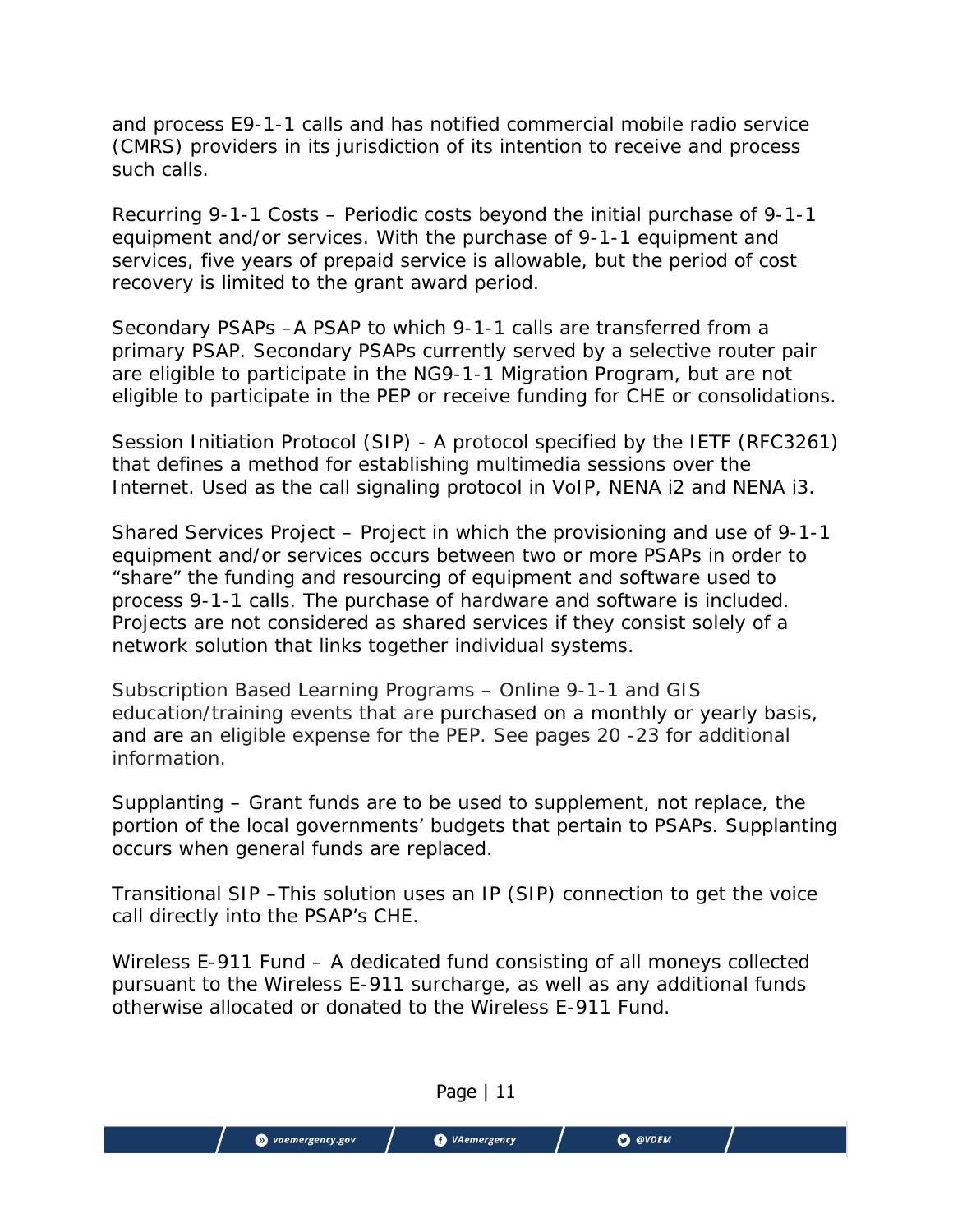# **NG9-1-1 MIGRATION PROGRAM**

## **Eligibility**

Any Virginia primary PSAP and secondary PSAP currently served by a selective router pair are eligible to apply for and receive funding from the NG9-1-1 Migration Program.

## **Funding Amounts**

Any primary PSAP and secondary PSAP currently served by a selective router pair are eligible for full funding during the NG9-1-1 deployment period for items necessary for call routing transitioning to an ESInet. These items will be identified in each primary PSAP's and secondary PSAP's MP. There is no required local match.

If during the funding award period a primary PSAP will be involved in a consolidation project and/or has CHE that becomes NVS, the PSAP would be eligible for funding for these projects up to the following amounts:

- \$200,000 per PSAP participating in a shared services CHE project
- \$150,000 for an individual PSAP CHE project
- \$500,000 per physical consolidation project

Technology refreshes of supported hardware or operating systems becoming end-of-support may also be considered NVS. Secondary PSAPs are not eligible for funding for CHE replacement or consolidation projects.

Shared services projects among PSAPs are strongly encouraged. All jurisdictions participating must be identified in a multi-jurisdictional agreement (MJA) signed by all parties. Shared services projects require that one eligible primary PSAP act as the "host" for the initiative. The "host" will be the fiscal agent responsible for fulfilling all requirements such as reports, control of and accounting for funds, and distribution and control of equipment purchased.

Similar to a shared services project, one of the primary PSAPs participating in a physical consolidation must act as the "host" and is responsible for fulfilling the same requirements. Additional funding may be available for

|                   | Page  <br>ᅭ          |                 |  |
|-------------------|----------------------|-----------------|--|
| W vnomorgonry gov | <b>A</b> VARMORGONCY | $\bigcap$ QUDEM |  |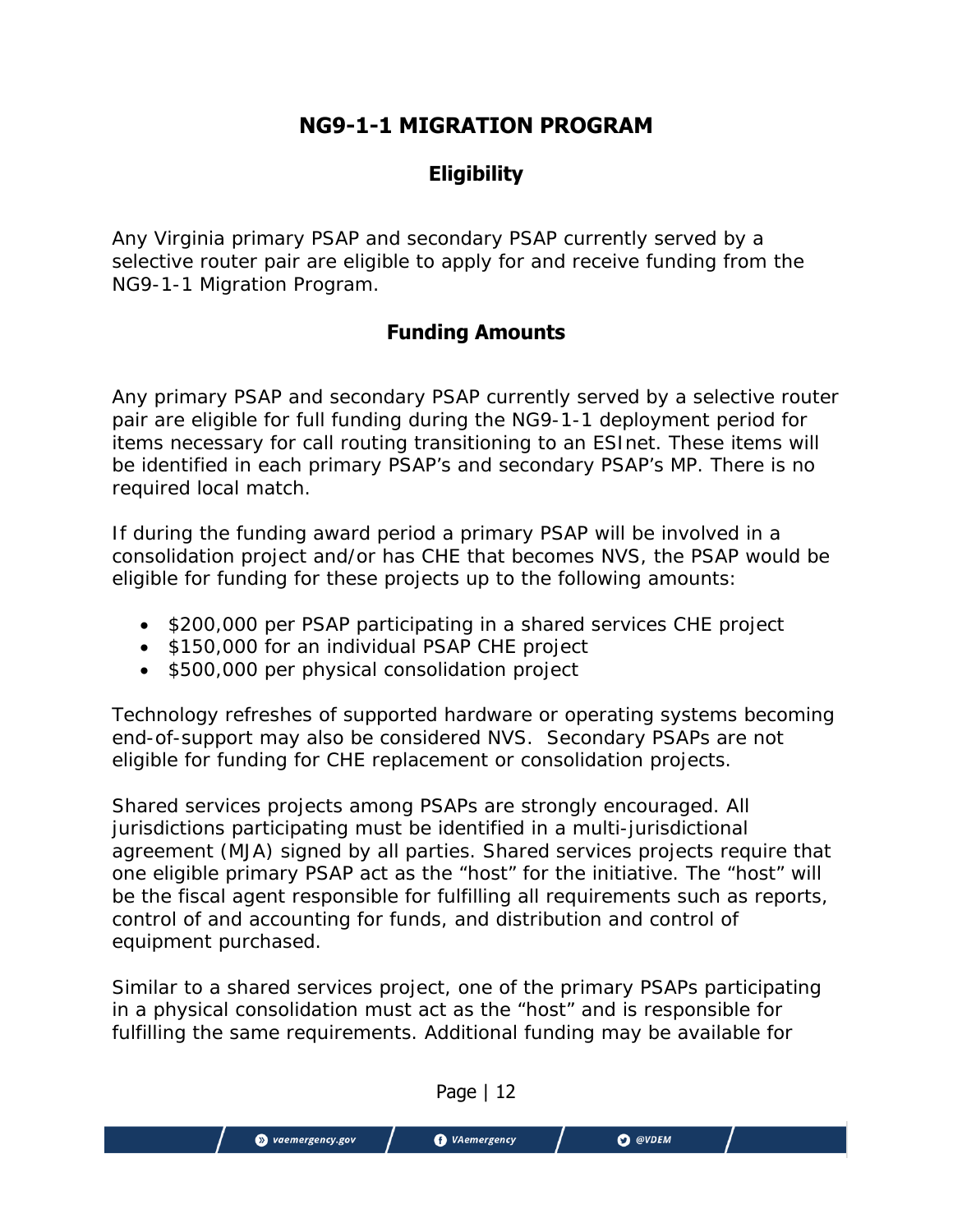consolidations if substantial NG9-1-1 migration cost savings can be demonstrated. Primary PSAPs interested in obtaining funding for a physical consolidation project must satisfy two prerequisites before receiving funding:

- First, the localities that govern the PSAPs involved in this physical consolidation must sign a MOU in support of a physical consolidation.
- Second, a feasibility study must be completed by the localities using local funds. A copy of the study must be included with application or in consideration of funding for a physical consolidation.

## **Funding Award Period**

Funding awards are for three years from the date approved by the Board. Since NG9-1-1 deployments will be occurring by selective router regions over a multi-year period, portions of a PSAP's funding may not be immediately available and distributed over different fiscal years. All funds must be expended by the end of the award period unless an extension request is approved by the Board.

## **Funding Cycle and Application**

The funding cycle for the NG9-1-1 Migration Program began on July 1, 2018 and will remain open throughout the NG9-1-1 deployment period. A funding application consists of the final version of the MP prepared by NGS staff and a completed PAL.

## **How to Apply/Deadline**

Funding applications will be reviewed and approved on an ongoing basis throughout the NG9-1-1 deployment period. Applications are due by 5 pm no later than 45 calendar days in advance of a scheduled Board meeting. Applications must be submitted electronically to the NG911 Funding and PSAP Grant Program mailbox (psapgrants@vdem.virginia.gov) with required supporting documentation, and copy to the Regional Coordinator.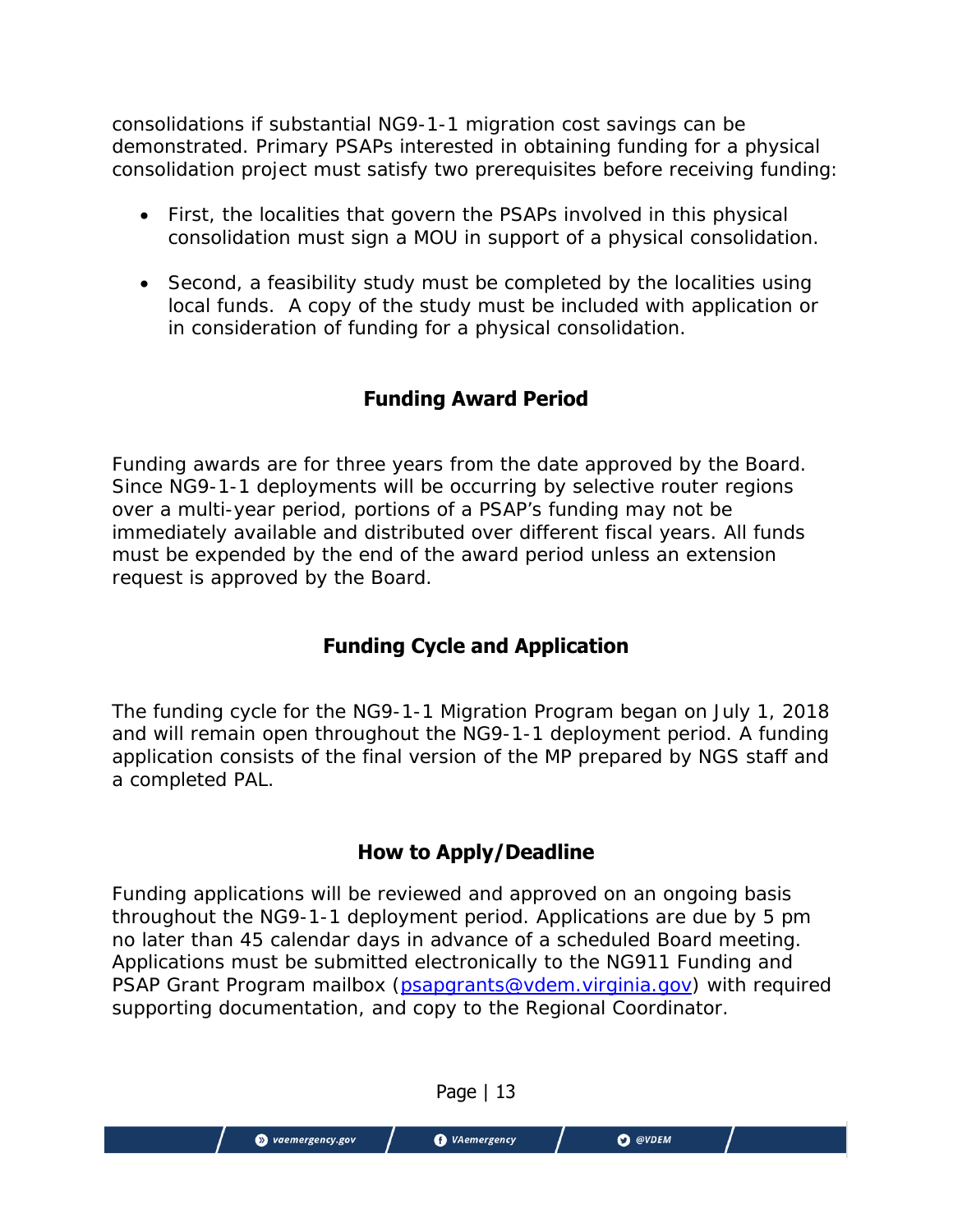## **Migration Proposal (MP)**

The purpose of the MP is to provide information about prerequisite work needed within the PSAP, expected costs, and funding provided by the Board for a NG9-1-1 solution. The goal of this document is to provide each PSAP/locality with all of the information needed to evaluate the NG9-1-1 solution and determine whether it will meet local needs. Though the Board is recommending the Fairfax or Virginia Beach contracts with AT&T for NG9- 1-1 services, each locality will need to determine the most appropriate path and may use other NG9-1-1 service provider contracts. Since the AT&T solution is the first NG9-1-1 solution deployed in Virginia, a locality that chooses a service provider other than AT&T is responsible for interoperability with the AT&T solution (see Appendix A).

NGS staff will prepare a proposal document for each PSAP and service provider that includes necessary NG9-1-1 implementation steps and recommended participants, a timeline for completing these steps, and related non-recurring and recurring costs to achieve an outcome of i3 geospatial 9-1-1 call routing. This proposal also provides an anticipated NG9-1-1 deployment schedule and anticipated funding.

Although the MP provides a path to achieve geo-spatial routing, regional needs may necessitate that a PSAP transition to NG9-1-1 before this outcome occurs. An implementation step, such as a CHE upgrade, may delay a PSAP's NG9-1-1 deployment date. To minimize legacy 9-1-1 service provider transition costs, all PSAPs currently served by a selective router pair need to transition within a short time period. In this case, a legacy PSAP gateway (LPG) can be set up as a transitional step. This would enable all PSAPs to transition at the same time and for the CHE upgrade to take place afterwards.

Only items that are specifically identified in the MP as necessary to deploy NG9-1-1 would be eligible for funding. As a result, many items eligible for funding in previous grant guidelines would no longer be funded. In addition, cash flow will be closely monitored to maintain the statewide NG9-1-1 deployment schedule established by the Board. As a result, some funding for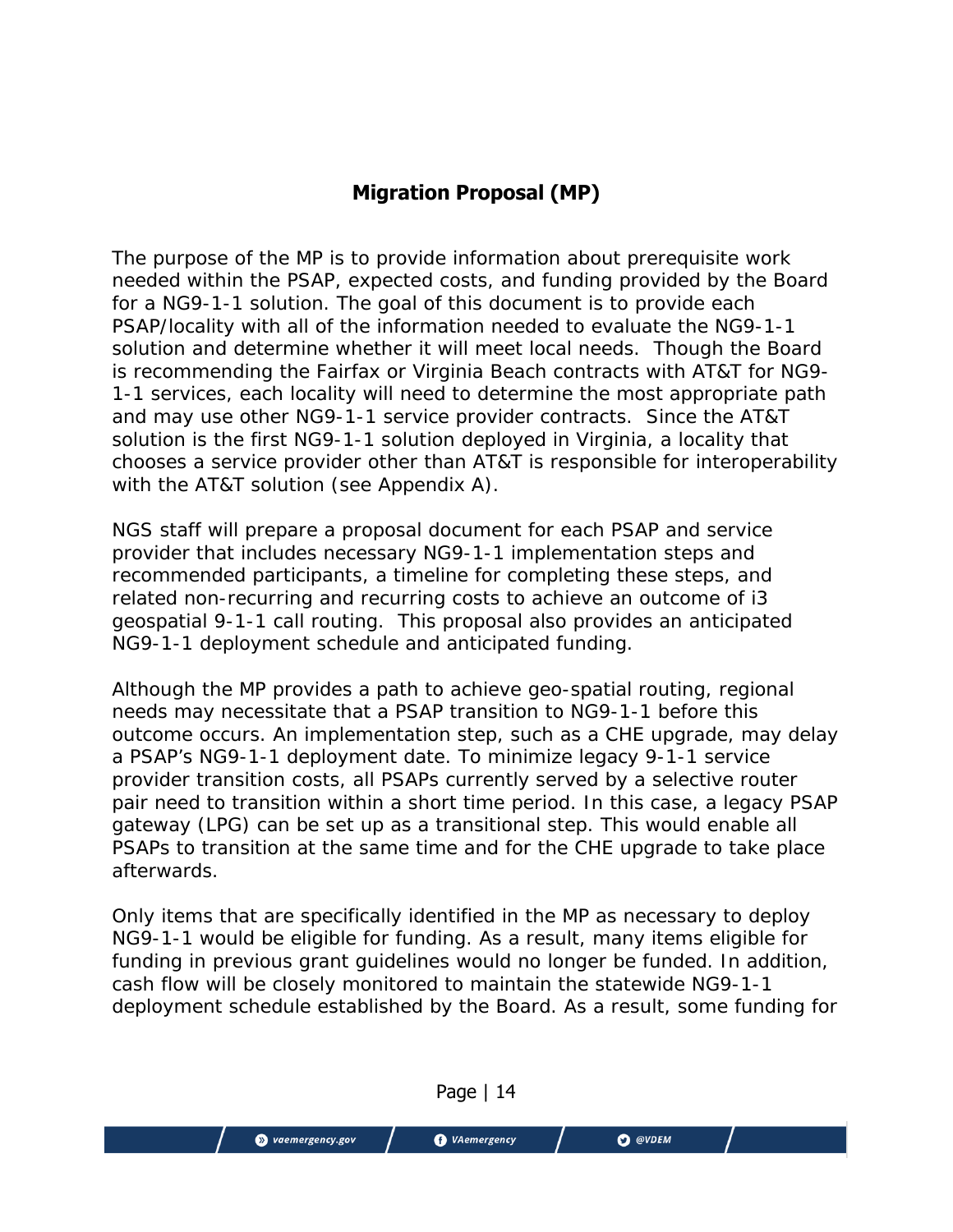connectivity to increase redundancy and diversity may need to be addressed after a PSAP transitions to NG9-1-1, as long as service is not degraded.

# **Proposal Acceptance Letter (PAL)**

The PAL confirms the PSAP's acceptance of information contained in the MP and intent to deploy NG9-1-1, as well as the following information:

- PSAP's decision for a NG9-1-1 solution provider
- Interoperability issues related to NG9-1-1 solution provider decision
- Need for a transitional step with current NG9-1-1 deployment schedule
- Delay in increasing redundancy or diversity
- Use of billing agreements

vaemergency.gov

By completing the PAL, a PSAP confirms they understand that a contract vehicle with a NG9-1-1 solutions provider needs to be executed within three months of the Board approving a funding request.

## **Funding Award Amendments**

A PSAP can submit a funding award amendment request for the following reasons:

- An end-of-life notice for CHE is received by the PSAP with an effective date that occurs during the three year NG9-1-1 funding award period
- A previously unidentified issue impacting NG9-1-1 readiness

Funding amounts for CHE are provided in the Funding Amount section on page 11. NGS staff can process an administrative award amendment for NG9-1-1 cost categories under 10% of the total NG9-1-1 project cost. Items with a material cost of more than 10% of the total NG9-1-1 project cost would need to be approved by the Board. The need for a funding award amendment would be documented in the funding award recipient's progress report (see Progress Report section) prepared by NGS.

Page | 15

**O** VAemergency

O @VDEM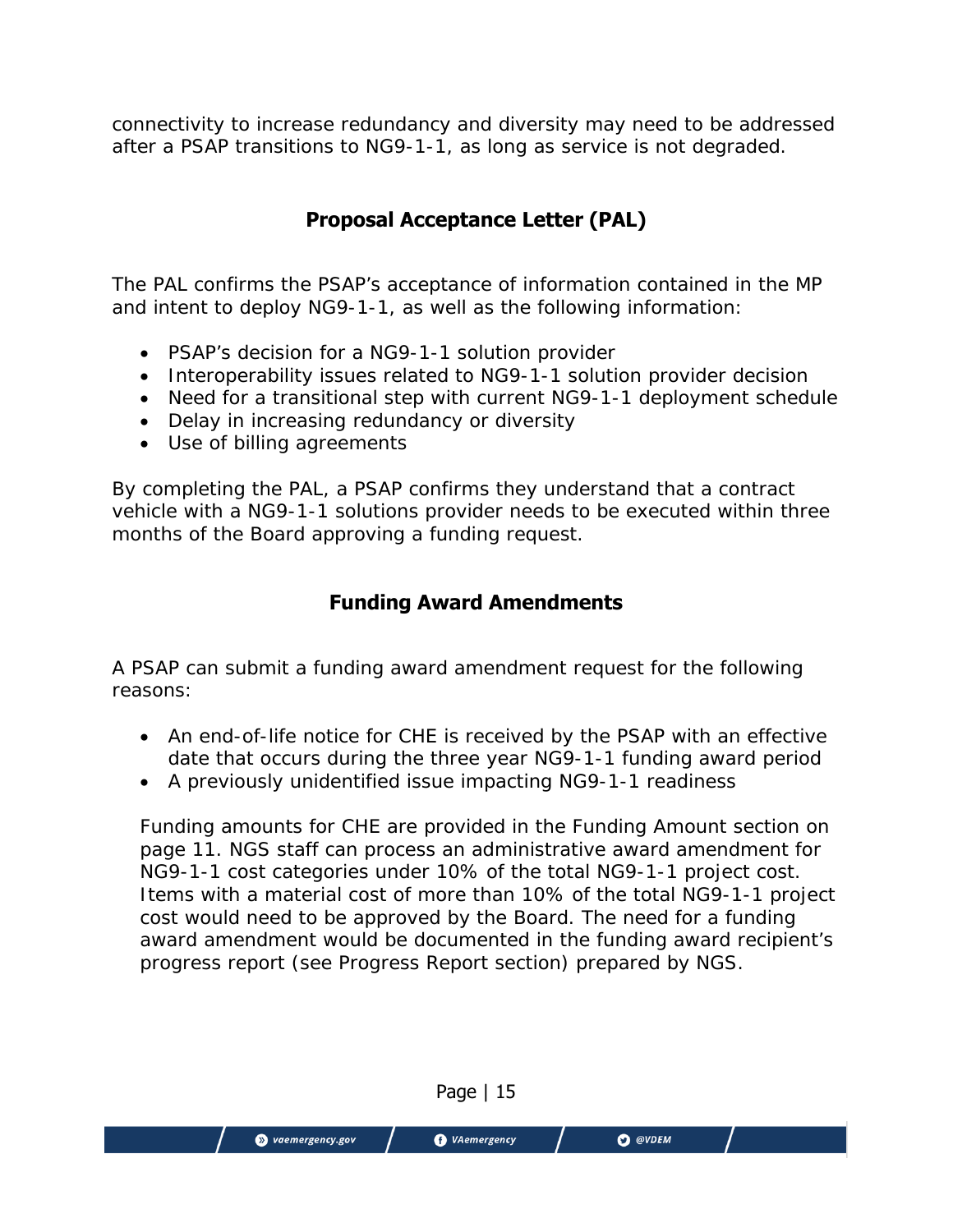#### **Payment Request Process**

The PSAP Grant Program has a reimbursement cash disbursement policy. Payment requests may be submitted by award recipients after the award period begins and no later than 45 calendar days after the award period ends, (or next business day if the 45<sup>th</sup> day falls on a weekend or holiday) or as adjusted by any award extensions. Only invoices are acceptable forms of documentation and must reflect dates that fall within the actual award period. Payment requests must also be submitted in accordance with a PSAP's spending plan. This plan lays out when approved funding for each NG9-1-1 category will be available and is included in a funding award letter. Payment requests must be sent electronically to the NG911 Funding and PSAP Grant Program mailbox (psapgrants@vdem.virginia.gov) on the appropriate form, along with an invoice(s) and/or receipt(s).

Award recipients must wait until services are performed or goods are received, which must occur during the actual award period, and the corresponding invoices are received and/or paid in order to recover costs. For projects involving milestone payments, invoices may be submitted in accordance with executed contracts. A copy of the payment terms section of an executed contract that identifies the milestones must be included with the payment request. If a participant in a multi-jurisdictional project, other than the fiscal agent, is seeking reimbursement for an award-related expense, the participant must have the written approval of the fiscal agent in order for the reimbursement request to be processed.

In the event that that additional documentation is required from the funding grant recipient to process the payment reimbursement request, the Program Manager shall make the first contact with the funding recipient to request the information. Generally, such requests will be made by email, but can be made by telephone if easier with an email follow up for documentation. The Regional Coordinator for the locality will be copied on the request and follow up emails. The payment request will be held until the additional information is provided and not be partially paid, unless requested by the PSAP.

- If the required information is not received from the funding recipient within ten (10) business days of the request for additional information, the Program Manager will alert the Regional Coordinator for that locality to follow up with the funding recipient. The Regional Coordinator will contact the funding recipient to determine the cause for the delay in response and work with the Program Manager to

| $O$ @VDEM<br><b>O</b> vaemergency.gov<br><b>B</b> VAemergency |
|---------------------------------------------------------------|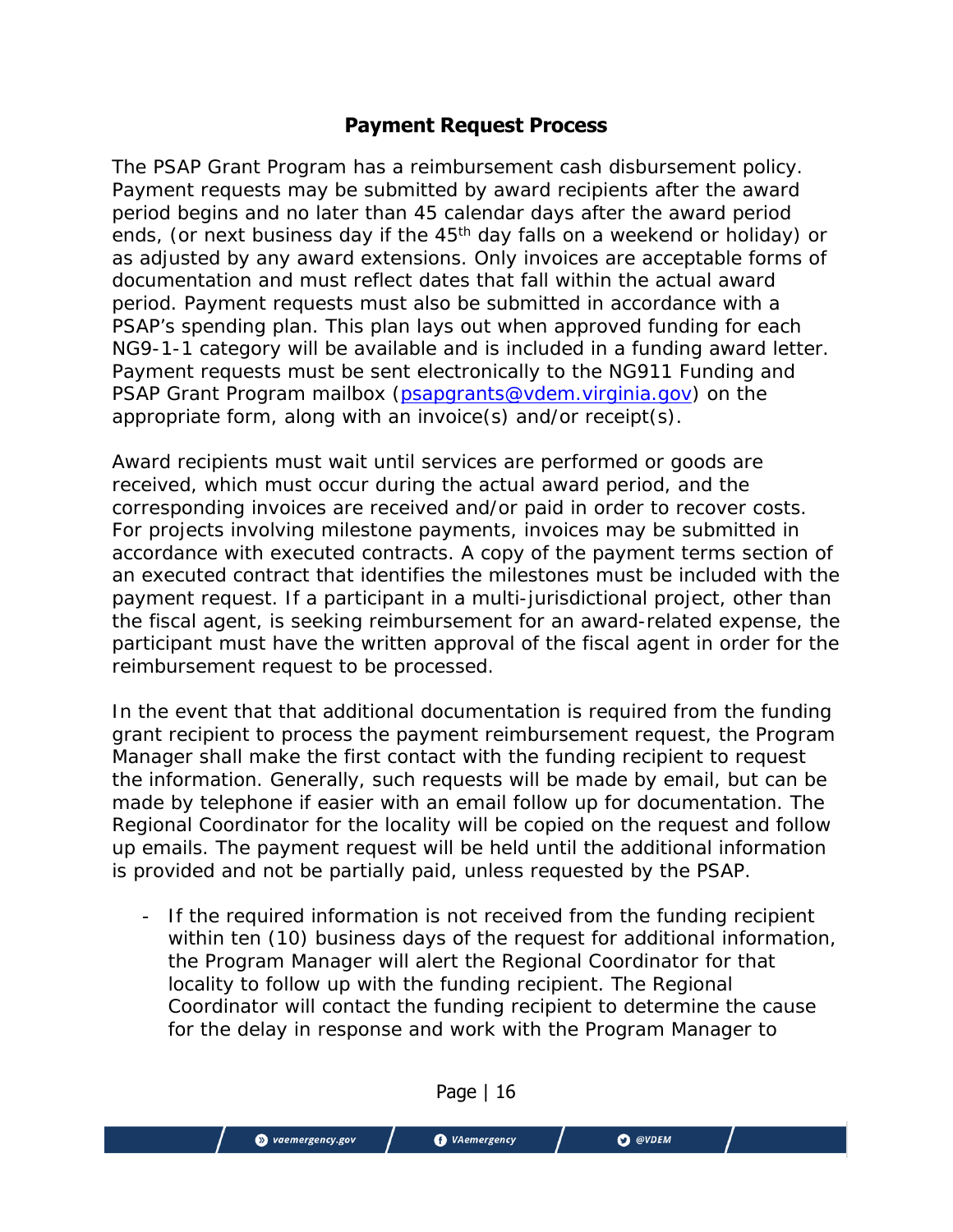determine a path forward to getting the required information or rejecting the request.

- If the required information is not received by the Program Manager within twenty (20) business days of the request for additional information, the Program Manager will alert the PSC Coordinator. The PSC Coordinator will determine if additional action is necessary.
- If the required information is not received by the Program Manager within thirty (30) business days of the request for additional information, the Program Manager will summarily reject the Funding Drawdown Request with an email to the grant recipient, copying the responsible Regional Coordinator and PSC Coordinator, asking them to resubmit the non-PEP drawdown request when all of the required information is available.

In addition, payment requests will be held until all required progress reports, or other Board required information, are received.

## **Progress Reports**

NGS staff will prepare quarterly progress reports for all funding award recipients until the award is closed. These reports will be shared with the Grant Committee at the next scheduled meeting after the reports are completed.

## **Award Extension Requests**

The Board will determine the process for PSAPs to request an award extension and NGS staff will advise award recipients.

# **Award Closure**

The Board will determine the process for PSAPs to close their award and NGS staff will advise award recipients.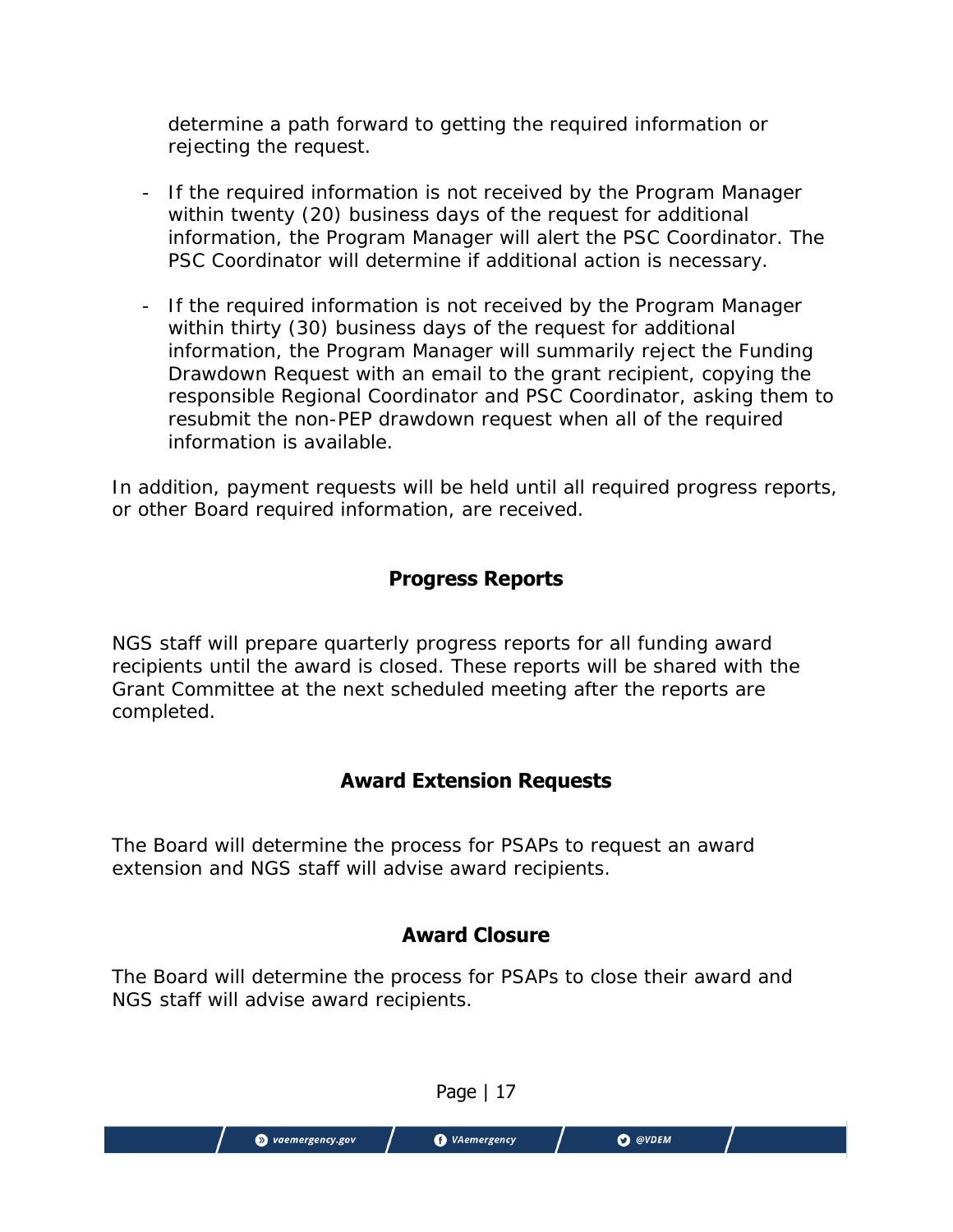# **PSAP EDUCATION PROGRAM (PEP)**

## **Eligibility**

Any Virginia primary PSAP is eligible to apply for and receive funding from the FY23 PEP. Secondary PSAPs are not eligible for PEP funding. Grant funds are to be used to supplement the portion of local governments' budgets, not to supplant funds.

## **Funding Amounts**

Approved grants in this program will receive funding from the PSAP Grant Program before any other funding priority. PSAPs have two funding options:

- \$3,000 per primary PSAP for individual PEP requests
- \$4,000 per primary PSAP for multi-jurisdictional PEP requests

Multi-jurisdictional PSAP education or training projects require that one eligible primary PSAP act as the "host" for the initiative. The "host" will be the fiscal agent responsible for fulfilling all grant requirements. All jurisdictions participating must be identified in a MJA signed by all parties.

PSAPs may receive an award for an individual PEP grant and participate in a multi-jurisdictional PEP grant in the FY23 grant cycle. However, the multijurisdictional PEP grant award cannot be used to supplement an individual PEP grant award that has been exhausted during the grant award period.

## **Grant Award Period**

The FY23 PEP is an annual grant program with an award period that runs consistent with the Commonwealth of Virginia's fiscal year. The twelve month grant award period begins on July 1, 2022 and ends on June 30, 2023. All grant funds must be expended by the end of the grant award period. PEP grants are not eligible for extensions. The Board will approve the PEP awards at their November 2021 meeting.

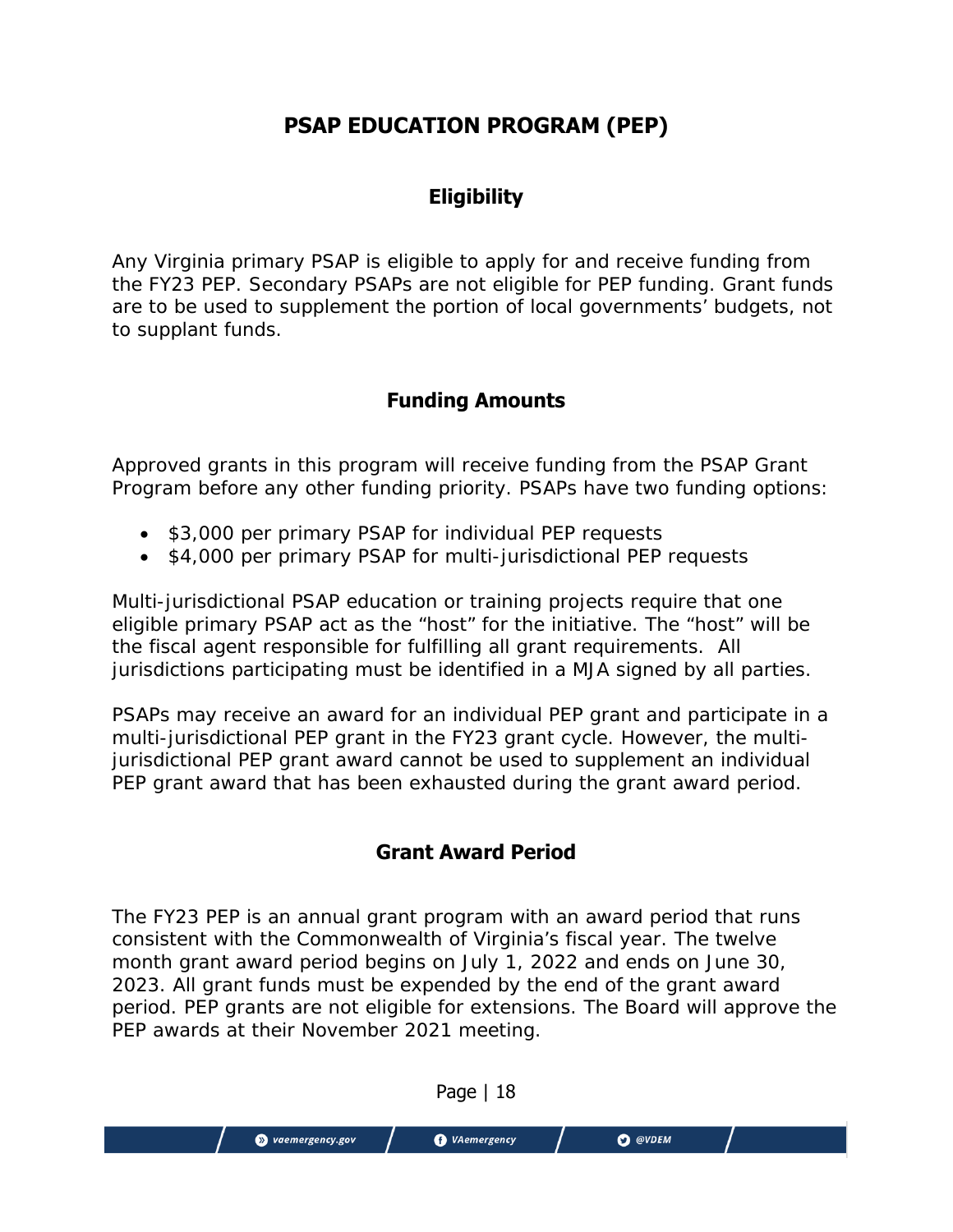## **Grant Cycle and Application**

The FY23 grant application cycle for the PEP begins on July 1, 2021 and will remain open until 5:00 pm on September 30, 2021. PEP grant applications are available from VDEM's 9-1-1 and Geospatial Services website.

Each PEP application must include the following:

- Description of how the education/training is 9-1-1/GIS specific and how this will benefit the employee(s) and/or PSAP(s)
- Breakdown of the funding allocation of the 9-1-1/GIS education/training opportunities
- Evaluation plan that describes how the PSAP will measure the extent to which employees of the grantee PSAPs received value from the education/training

## **How to Apply/Deadline**

The FY23 PEP application cycle begins on July 1, 2021. PEP applications must be submitted electronically to the NG911 Funding and PSAP Grant Program mailbox (psapgrants@vdem.virginia.gov) using the appropriate form and with required supporting documentation copy to the Regional Coordinator by 5 pm on September 30, 2021.

## **Program Concept**

The PEP funds registration/training fees, lodging, travel assistance (for VA APCO, VA NENA, and VAMLIS state conferences only), M & IE (meals and incidental expenses for all other conferences and training opportunities), required training course material, and certifications. Life-saving courses or training must be provided by instructors certified by the American Red Cross or American Heart Association. Reimbursement for travel assistance and M & IE requires an overnight stay. Reimbursement information is available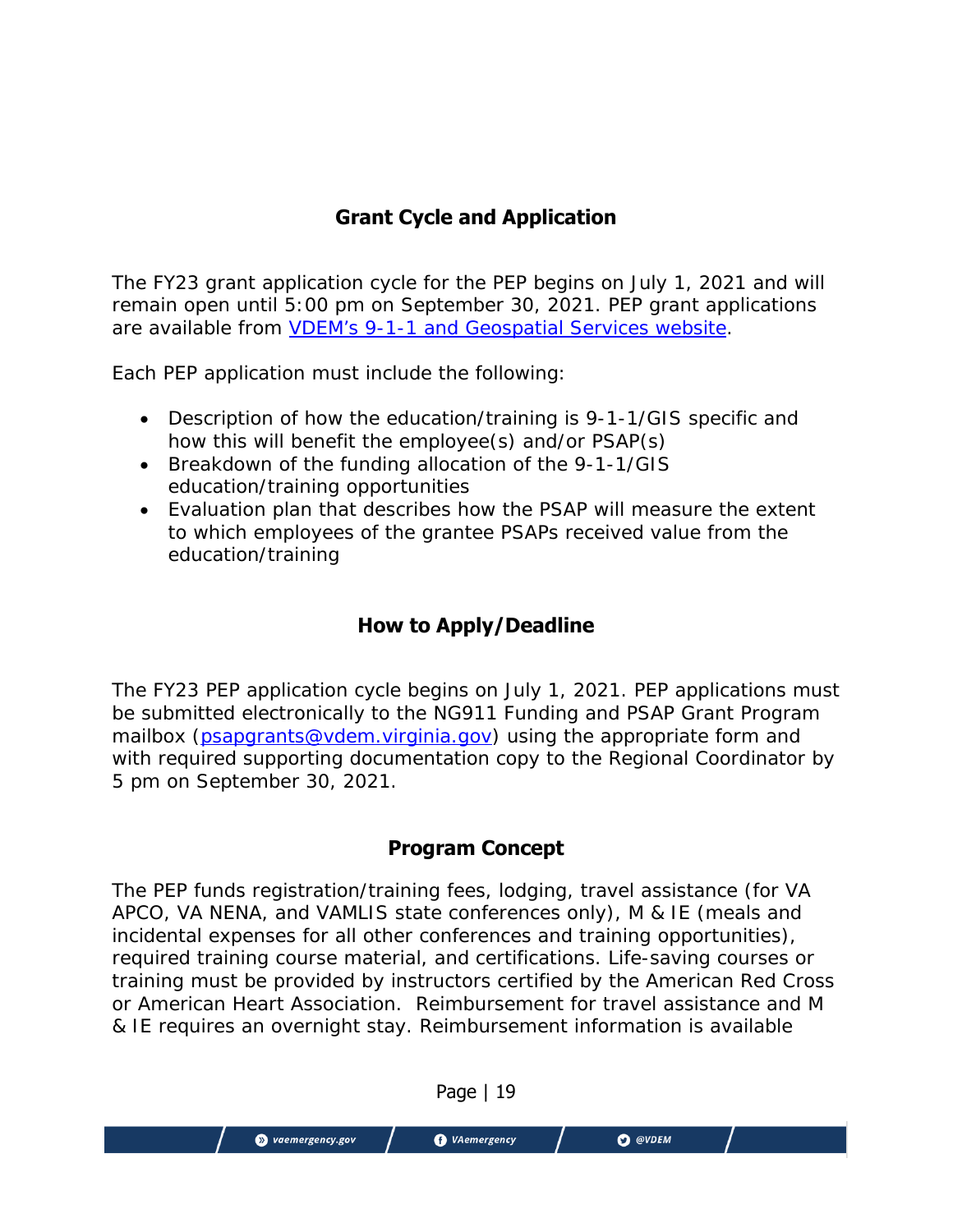from VDEM's 9-1-1 and Geospatial Services website. Reimbursement will only be made at the posted rate effective on the date of the training, plus applicable state and occupancy taxes based on the Commonwealth of Virginia Travel Guidelines.

## **Program Goals and Objectives**

The PEP is designed so that all primary PSAPs will take advantage of inperson and online opportunities including subscription based learning programs. Education and training must be related to technology adoptions, ongoing management of technology hardware/software, career development specific to Public Safety Communications (PSC) and/or GIS personnel, knowledge and skill development for the creation, maintenance, and management of GIS data required for use in the PSAP, and other relevant matters. (See "GIS Education and Training" under the Definitions section for examples of allowable GIS education and training.)

#### **Payment Request Process**

The PEP uses a cost recovery method of funding. In the Comprehensive Project Description section of the PEP grant application, the applicant will provide a reasonable estimate of the funds to be used. The grantee will pay the costs of all allowable expenses. Mileage and fuel are not allowable expenses under the PEP grant funding.

Within 30 calendar days of the end of the education/training event (or next business day if the 30<sup>th</sup> day falls on a weekend or holiday), the grantee must submit:

 $\Box$  Hotel receipt, conference/training registration receipt, and certificate of completion, if applicable. A conference registration form or a hotel reservation confirmation are not sufficient, and therefore, are not an acceptable form of documentation.

Page | 20 O @VDEM vaemergency.gov **O** VAemergency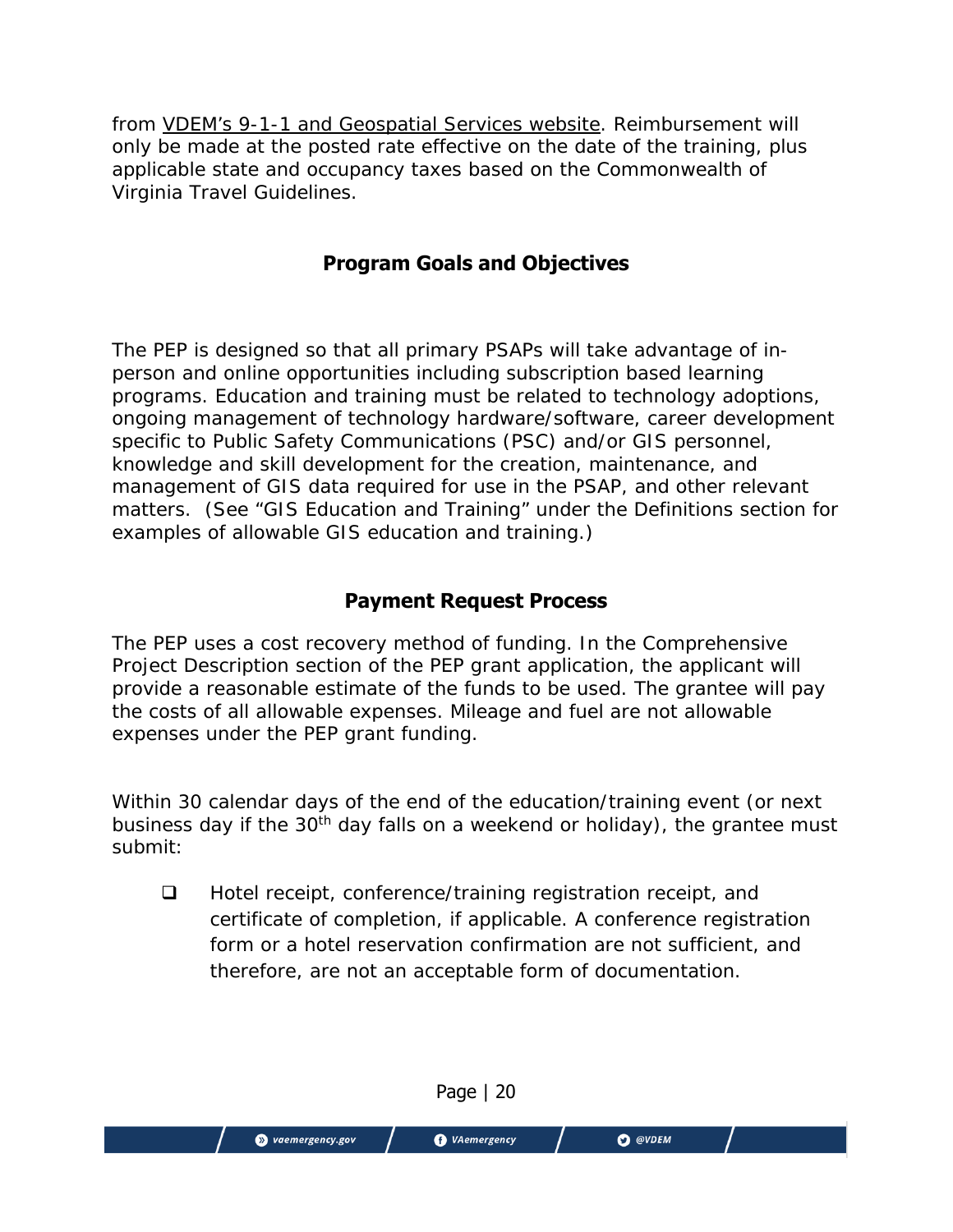- □ Online education/training payment documentation (including a dated certificate of completion for any online training received).
- $\Box$  A list of all those attending the conference/training and the dates of attendance.
- $\Box$  A copy of the event agenda to determine the provided meals for subtraction from the per diem. This is not required for the standard in-state conferences as this is already known. Receipts are not required for meal reimbursement.
- A detailed invoice for all allowable expenses in association with an education/training opportunity.
- □ EXCEPTION: Grantee may seek reimbursement for subscription courses at the end of the grant award year (June  $30<sup>th</sup>$ ), but within 45 days of June 30<sup>th</sup> of the expiring grant award year.
	- **Payment of invoices for these programs cannot overlap** fiscal years and cannot extend beyond the grant award period.
	- To the extent practical, a single reimbursement request should be submitted for subscription based learning programs.

In the event that additional documentation is required from the grant recipient to process the payment reimbursement request, the Program Manager shall make the first contact with the grant recipient to request the information. Generally, such requests will be made by email, but can be made by telephone if easier with an email follow up for documentation. The Regional Coordinator for the locality will be copied on the request and follow up emails. The payment request will be held until the additional information is provided and not be partially paid, unless requested by the PSAP.

- If the required information is not received from the grant recipient within ten (10) business days of the request for additional information, the Program Manager will alert the Regional Coordinator for that

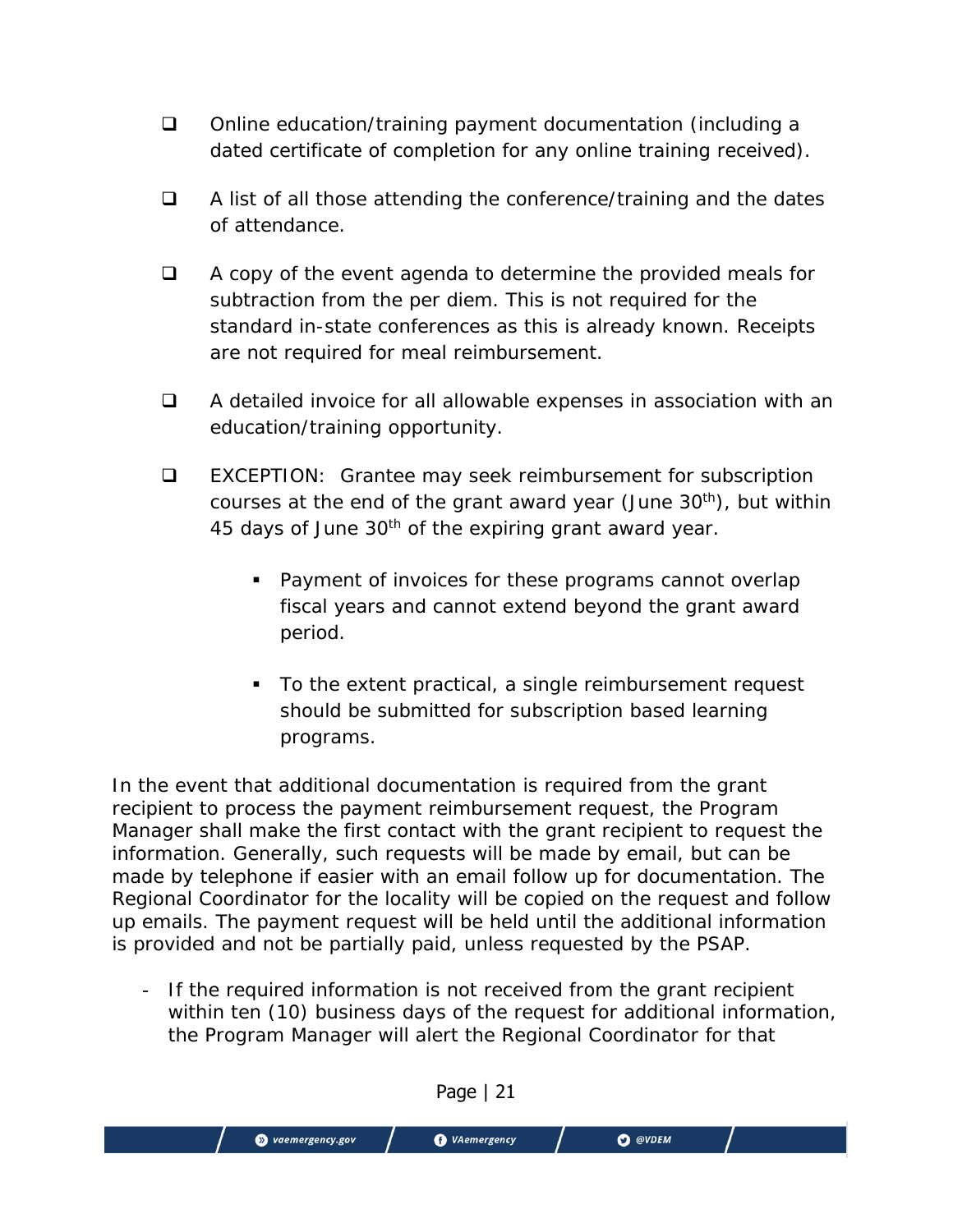locality to follow up with the grant recipient. The Regional Coordinator will contact the grant recipient to determine the cause for the delay in response and work with the Program Manager to determine a path forward to getting the required information or rejecting the request.

- If the required information is not received by the Program Manager within twenty (20) business days of the request for additional information, the Program Manager will alert the PSC Coordinator. The PSC Coordinator will determine if additional action is necessary.
- If the required information is not received by the Program Manager within thirty (30) business days of the request for additional information, the Program Manager will summarily reject the Grant Drawdown Request with an email to the grant recipient, copying the responsible Regional Coordinator and PSC Coordinator, asking them to resubmit the PEP drawdown request when all of the required information is available.

PEP grant payment requests received without all required receipts will be considered null submissions after 30 calendar days of notification and nonreceipt of required documentation.

In addition, grant payment requests will be held until all progress reports, or other Board required information, are received.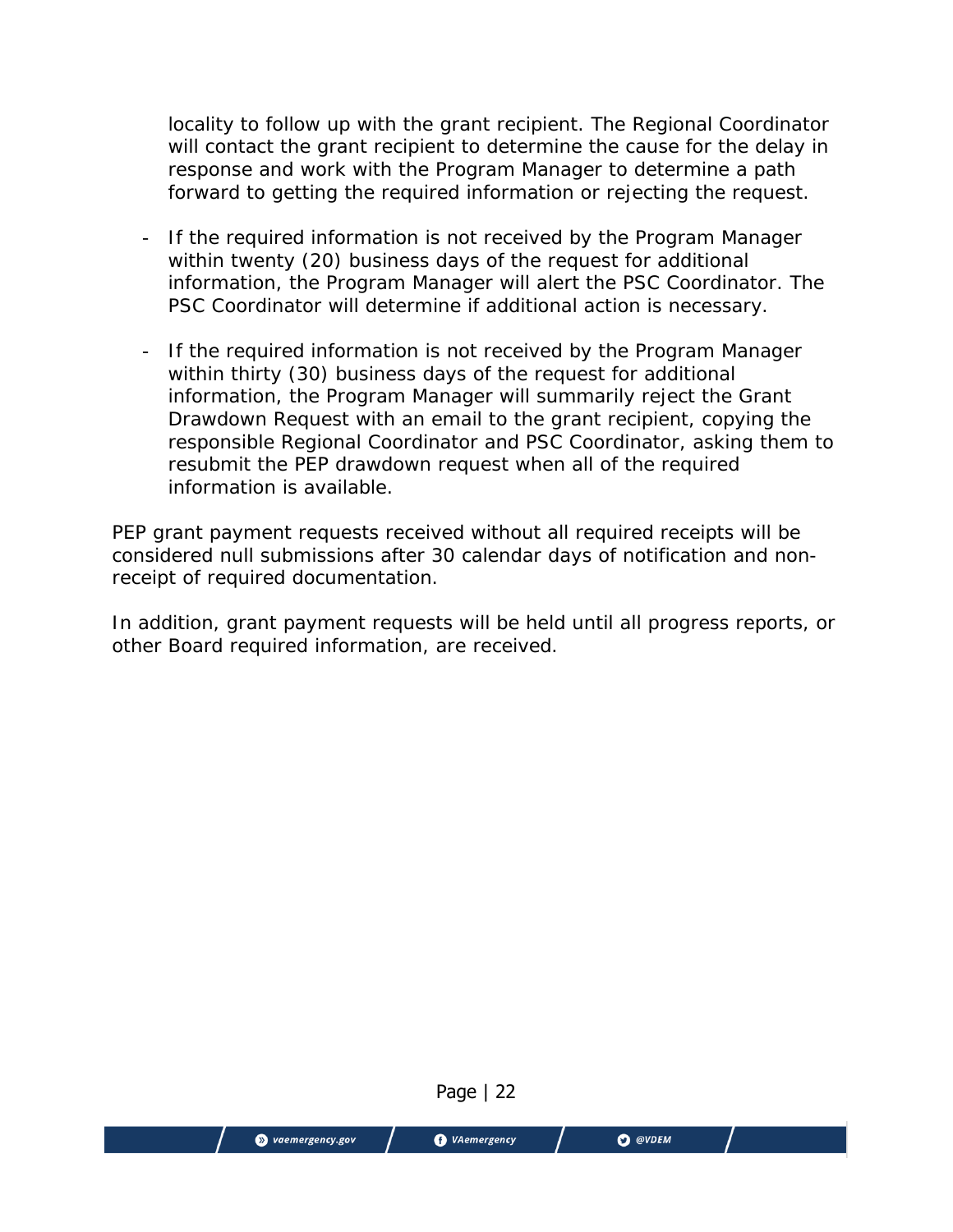# **APPENDIX**

## **APPENDIX A: INTEROPERABILITY REQUIREMENTS**

#### **Interoperable Definition for Commonwealth of Virginia NG9-1-1 ESInet1**

Below is a summary of requirements for a NG9-1-1 Solutions provider other than AT & T to be considered interoperable with the Fairfax County NG9-1-1 ESInet ("Commonwealth's ESInet") solution.

- Jurisdiction's ESInet solution will be responsible to ensure integrated text, voice, and data interoperability with the state's NG9-1-1 solution. This includes, but is not limited to, the following requirements:
	- Establishing redundant, diverse ESInet and Next Generation Core Services (NGCS) connectivity to the Commonwealth's ESInet at locations defined by VDEM.
	- Providing NENA standards based border control function (BCF) at the jurisdiction's NG9-1-1 provider's edge.
	- Ensuring NOC to NOC communications SOPs are established between the jurisdiction and the Commonwealth ESInet.
	- Lab-to-lab testing in non-live environment with current production software releases to verify interoperability.
	- Support Transitional paths to NG9-1-1 to allow transfer of calls to any neighboring jurisdiction (support legacy call transfer to an ESInet [via interworking IPSR<sup>2</sup> to  $13<sup>3</sup>$  protocols] and support inbound ESInet calls to a legacy PSAP [via interworking i3 to IPSR protocols]).
	- Support SIP interconnection with use of SIP call delivery and use of i3 protocols including but not limited to PIDF-LO, LoST, HELD,

<sup>&</sup>lt;sup>3</sup> I3 is shorthand terminology for the ESInet and NGCS and systems that are in conformance with NENA-STA-010.



 $<sup>1</sup>$  ESInet (Emergency Services IP Network) – a managed IP network used for emergency services</sup> communications that can be shared by all agencies. In the context of this definition, the Next Generation Core Services (NGCS) that operate on the ESInet are included.

<sup>2</sup> IPSR replaces the functions of legacy selective routers by routing 9-1-1 calls via Internet Protocol (IP) to a PSAP using existing mechanisms (e.g., ANI, p-ANI, ESRK) and converts the call to SIP signaling.